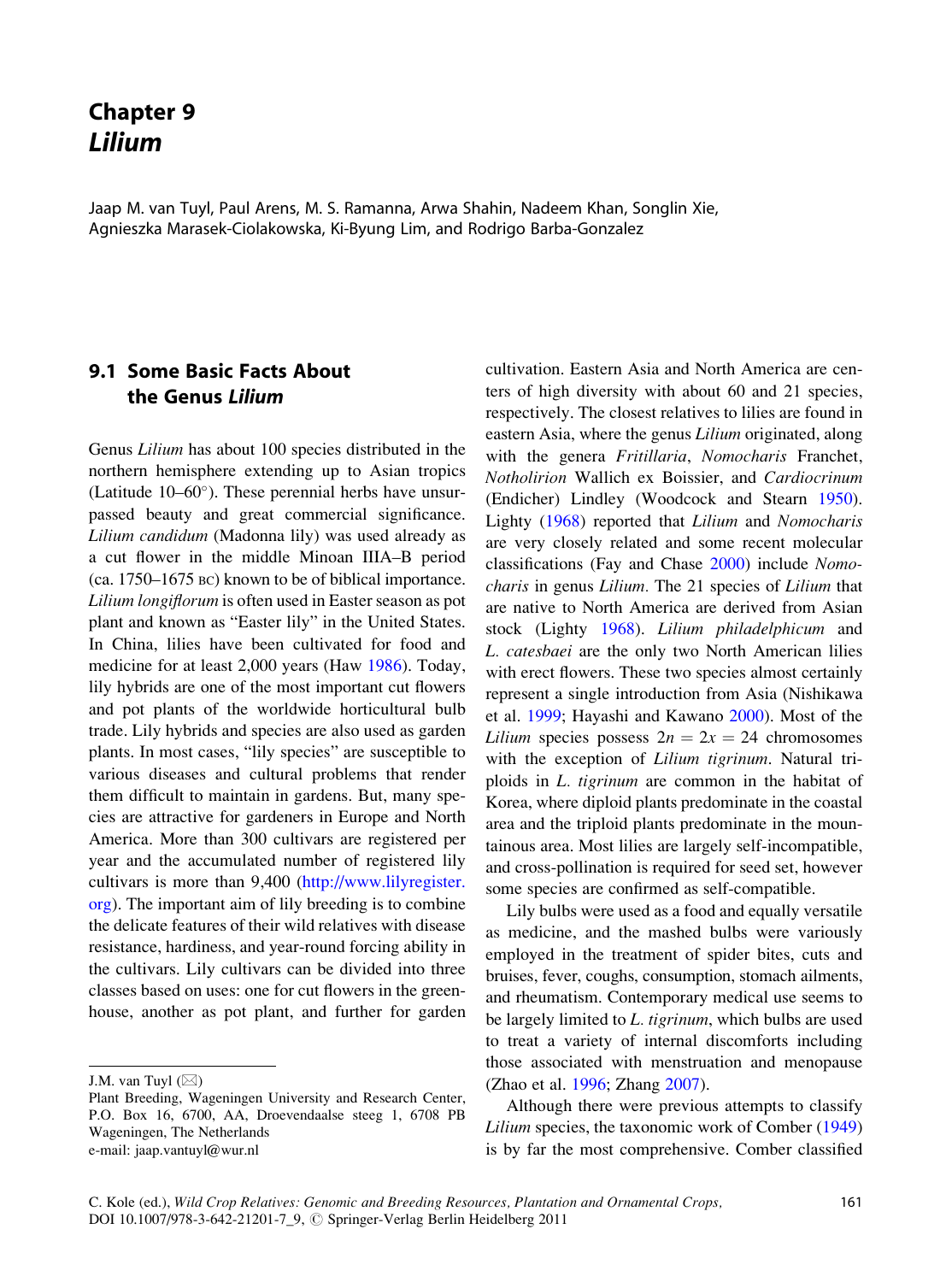

Fig. 9.1 The natural distribution of sections of the genus Lilium around the northern hemisphere with each section of a representative species

the genus into seven taxonomic sections, viz., Martagon, Pseudolirium, Liriotypus, Archelirion, Sinomartagon Leucolirion, and Daurolirion. This classification was based on 15 phenotypic characteristics. De Jong [\(1974](#page-18-0)) revised this classification: Martagon, Pseudolirium, Lilium, Archelirion, Sinomartagon, Leucolirion, and Oxypetalum. Besides this, information that is relevant to phylogenetic considerations has also emerged from the crossability data of species within and among different taxonomic sections (Lim et al. [2008\)](#page-19-0) as well as meiotic studies (Sect. [1.1.8\)](#page-5-0). In addition to the above approaches, molecular phylogeny of the genus Lilium has also been carried out on a limited scale (Nishikawa [2007](#page-20-0)). On basis of these data, a new classification should be proposed.

## 9.1.1 Characteristics of Classified Species

#### 9.1.1.1 Section Martagon

Involved species: L. tsingtauense, L. miquelianum, L. distichum, L. hansonii, L. martagon, L. medeloides.

The species of the section Martagon are primitive in the genus Lilium, especially L. hansonii. Most Martagon species are native in Korea, Japan, China, Manchuria and Russia, and just have a restricted distribution in the countries and islands along the East Sea of Korea and Japan. Only L. martagon is widespread with its distribution area from East Russia to West Spain. Based on Lighty ([1960\)](#page-19-0), Korea and the adjacent area of Manchuria are very likely near the center of origin of the genus Lilium. China and Korea host *L. distichum* and *L. tsingtauence*. The Russian area around the Vladisvostok and up along the Amur River is also the home of L. distichum. L. hansonii habitats in the Ullung-Do Island of Korea and that is the only known area of native growth of this species. There, one finds the ancestral colonies of the wheeled lily of Japan, L. medeoloides. They all show a whorl of leaves near the middle of the stem plus a few scattered leaves above or below. Flowers of this section are nodding to upright, horizontal, and pendant with a range of 6–12 cm in diameter. They possess a range of perfume-like fragrances as in L. distichum, sweetdung smelling in L. hansonii, and L. tsingtauense possess no smell. There is no clear criterion for discriminating the four highly related species: L. distichum and L. medeoloides, and L. tsingtauense and L. miquelianum.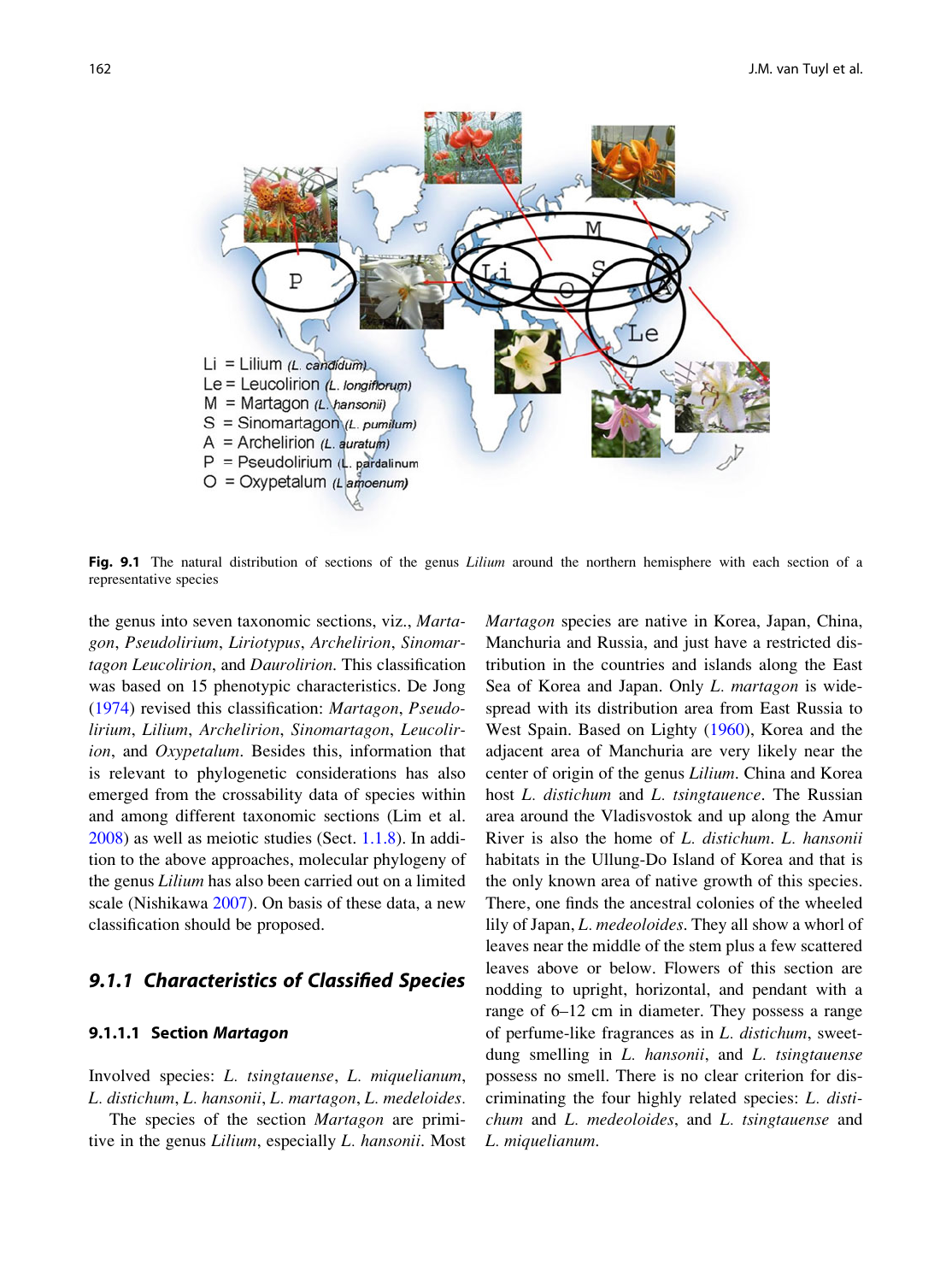Crosses with Martagon species within the Martagon section and with other sections produce quite different results. It is easy to cross and get seed set between *L. hansonii* as a female parent and L. tsingtauense (Martagon), and L. cernuum (Sinomartagon) as male parent. However, the reciprocal crossings showed almost no seed set and embryo formation. This may be highly related to the plant vigor, which is important for the fertilization and embryo growth as a female parent. Plant vigor of L. cernuum and L. tsingtauense is very weak and the flower size is also small. Many hybrids are made by crossing between *L. martagon* and other species, such as *L. hansonii*. Bridge-crossing can be made among three species: L. martagon, L. hansonii, and L. tsingtauense.

L. hansonii is very peculiar to have its only habitat in Ullung-Do Island, Korea. These plants are growing in a humus alkaline soil at the level of 200–300 m above sea level. A number of plants are seen in the habitats, which are well protected because digging of these is prohibited by Korean law. There are few plants that produce flowers with pure yellow colour without any spots. They possess strong odor, like sweet mixed with other unpleasant smells. All flowers showed pendant thick tepals with slightly unbalanced tepals like L. distichum found in other Korean region. Plants are vigorous and tall to reach about 1 m.

L. distichum, called Chosen lily (Chosen is one of the Korea dynasty), is native in China, Russia, and Korea. Lighty [\(1968](#page-19-0)) reported that L. distichum was found in northern Korea, but recently the author has found this in southern Korea around Mt. Dukyusan as well. This species has a side-facing dull orangecolored flower with one tepal pendant and rest of the five tepals ascending, showing asymmetrical shape of flowering. It has also fragrance but, mostly not so attractive, however, very few flowers posses a strong perfume-like fragrance unknown in other lilies.

L. medeoloides shows side- to down-facing orange-colored flowers with long flowering stems. It is mainly native to Japan above Shikoko through Hokkaido, Kamchatka, Sakhalin islands, and partly to the main land of Russia above Vladivostok. Baker (1871) stated in his synopsis that L. medeoloides are found in both Koreas.

#### 9.1.1.2 Section Pseudolirium

Involved species:

- 2a. L. bolanderi, L. columbianum, L. kelloggii, L. humboldii, L. rubescens, L. washingtonianum
- 2b. L. maritimum, L. nevadense, L. occidentale, L. pardalinum, L. parryi, L. parvum, L. roezlii
- 2c. L. canadense, L. grayi, L. iridollae, L. machuxii, L. michiganense, L. superbum
- 2d. L. catesbaei, L. philadelphicum

North America is one of the centers of worldwide diversity of lily with about 21 species. Most of the species are distributed along the American West Coast (L. bolanderi, L. columbianum, L. kelloggii, L. humboldii, L. rubescens, L. washingtonianum, L. maritimum, L. kalleyanum, L. occidentale, L. pardalinum, L. parryi, L. parvum, L. wigginsii). A few species are native to eastern North America such as: L. canadense, L. grayi, L. superbum, L. catesbaei, L. michiganense, L. michauxii, L. iridollae. In natural condition, the species can be found from sea level (L. columbianum) to areas at high elevation of around 3,000 m (L. parvum and L. parryi). West Coast lilies can be divided into two main types – the "dry growers" and "wet growers" (Robinett and Robinett [1991](#page-21-0)). "Dry growers" usually can be located in areas of high seasonal rainfall, deep in soil that retains moisture. "Dry growers" can be found, at the edge of woodlands or scrubs. The following species can be included to this group: L. bolanderi, L. columbianum, L. kelloggii, L. rubescens, L. washingtonianum. "Wet growers" can be found in areas rich in water around the year: along the streams, in seeps, or in bog condition. This group comprises, L. kelleyanum, L. maritimum, L. occidentale, L. pardalinum, L. parryii, L. parvum, L. wigginsii.

Species of North American lily have a wide variation in their flower tepals' color (from white to peach, orange, yellow, pink, red, purple, scarlet), flower shape (Turk's cap, trumpet, bowl, bell-shaped) with or without spotting. Most of the species are characterized by nodding flowers with the exception of two species with erected flowers L. philadelphicum and L. catesbaei. Plants can reach a height from 30 cm  $(L. \; \text{cates}$  to 3 m  $(L. \; \text{superbum})$ . Leaves can be arranged in whorls or scattered on the stem. The bulbs of the North American species are radically asymmetrical, slowly growing, and scaly rhizomes.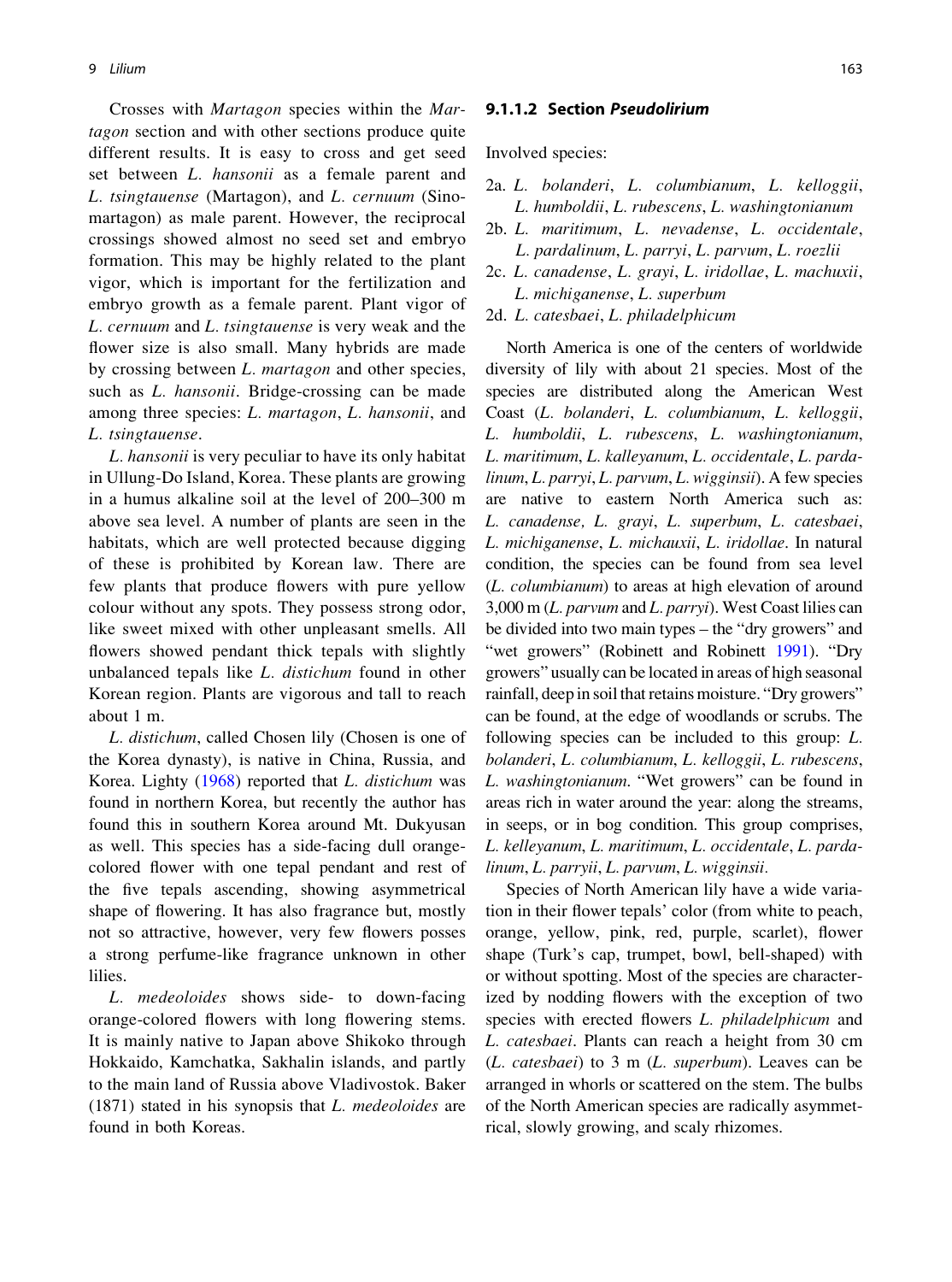<span id="page-3-0"></span>A number of the successful hybridizations that have been done among species of Pseudolirium section created the group of American species hybrids. Successful crossing in this respect has been between: L. pardalinum and L. humboldtii, L. kelloggii and L. parryi, L. pardalinum and L. bolanderi (Fox [1974](#page-18-0)), as well as between L. canadense and L. michiganense (Wadekamper [1988](#page-22-0)). Hybrids were also obtained from crosses between L. pardalinum and oriental hybrids from the section Archelirion, while L. canadense has been successfully crossed with L. longiflorum (Fig. 9.2).

### 9.1.1.3 Section Lilium

Involved species: L. candidum, L. carniolicum, L. chalcedonicum, L. monadelpum, L. polyphyllum, L. pomponium, L. pyrenaicum, L. albanium, L. ledebourii, L. kesselringianum, L. jankae, L. ponticum, L. ciliatum, L. akkusianum, L. bosniacum, L. szovitisanum.

Species of the Candidum subsection are found in Europe and the Middle East. The species are important from the hybridizer's point of view. As L. candidum crosses readily, with L. chalcedonicum and L. monadelphum. L. polyphyllum in most of its characteristics is very close to L. monadelphum (Anurag 2007) L. candidum holds pleasant odor, whereas L. pyrenaicum produces an unpleasant one. Flowers of the species bloom during June–July. Interspecific crosses were made between L. henryi and L. longiflorum with L. candidum (Fig. 9.2).

#### 9.1.1.4 Section Archelirion

Involved species: L. auratum, L. brownii, L. japonicum, L. nobilissimum, L. rubellum, L. speciosum.



Fig. 9.2 Crossing polygon of the genus Lilium including all the successful crosses of species between different sections of the genus Lilium. In this figure, the connections between the Asiatic, Trumpet, and Oriental hybrid groups (large ellipses) are shown by dotted lines. In successful crosses between species (small circles) of different sections (large circles), the arrows point toward the female parent. Abbreviations: AL: L. alexandrae; AM: L. amabile; AMO: L. amoenum; AS: Asiatic hybrids; AU: L. auratum; BAK: L. bakerianum; BU: L. bulbiferum; CA: L. candidum; CAN: L. canadense; CE: L. cernuum; CH: L. chalcedonicum; CO: L. concolor; DAU: L. dauricum; DAV:

L. davidii; DU: L. duchartrei; FO: L. formosanum; HA: L. hansonii; HE: L. henryi; JA: L. japonicum; KE: L. kelloggii, LA: L. lankongense; LEI: L. leichtlinii; LO: L. longiflorum; LOP: L. lophophorum MA: L. martagon; MAC: L. macklinae MI: L. michiganense; MO: L. monadelphum; NEP: L. nepalense; NO: L. nobilissimum; OXY: L. oxypetalum; O: Oriental hybrids; PA: L. pardalinum; PU: L. pumilum; RE: L. regale; RU: L. rubellum; SA: L. sargentiae; SEM: L. sempervivoideum; SP: L. speciosum; SU: L. sulphureum; T: trumpet hybrids, TI: L. tigrinum; TS: L. tsingtauense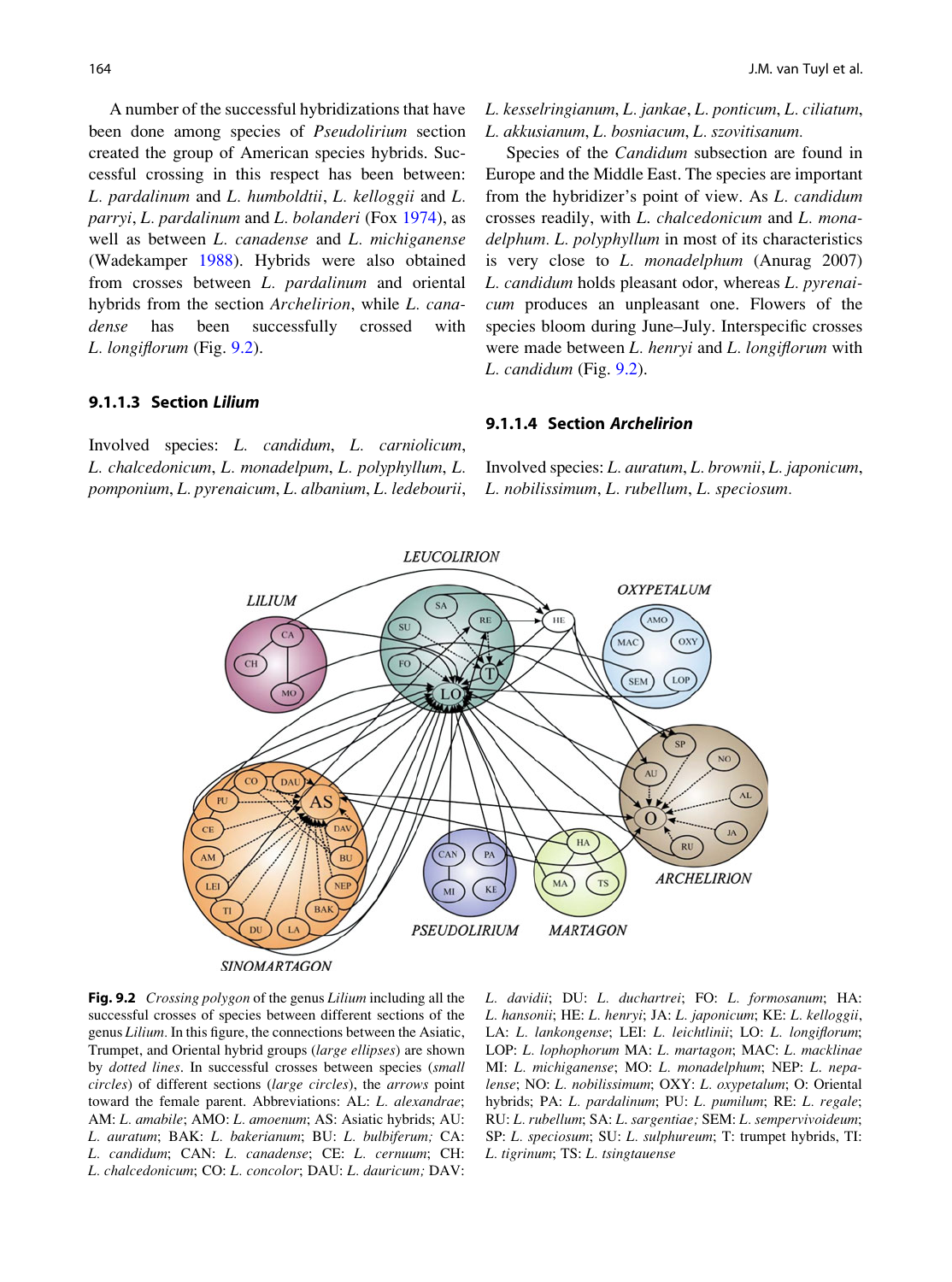The species of the section Archelirion are native to Japan with the exception of L. speciosum, which is also found in Taiwan and southeastern China (McRae [1998\)](#page-20-0). In natural condition the species can be found on the margins of hillside woods and well-drained slopes  $(L.$  *auratum*), on the steep cliffs of the coast  $(L.$  *nobi*lissimum) and in shaded and moist places in forest, grassy slopes (L. speciosum) in high mountain meadows (L. rubellum) and moist places (L. japonicum). L. rubellum and L. nobilissimum are threatened with extinction and are under special protection in Japan nowadays.

Species from the Archelirion Section range from early (L. rubellum, L. auratum) to late flowering (L. nobilissimum, L. speciosum), plants can reach a height from 30 cm (L. *rubellum*) and 50 cm (L. *nobi*lissimum), to up to 2.5 m  $(L$  auratum). Strongly scented flowers are of white (L. nobilissimum, L. japonicum, L. auratum) or pink color (L. rubellum). The flowers of L. speciosum are white to pink in color with carmine spots and papillae; similarly flowers of L. auratum have gold radial markings, and orange spots. Most species of the section Archelirion are resistant to Botrytis elliptica, a pathogenic fungus that affects most of the lilies from other sections, but susceptible to Fusarium (Barba-Gonzalez et al. [2005a](#page-17-0), [b\)](#page-17-0). In Japan, L. auratum, L. speciosum, L. rubellum and L. nobilissimum are cultivated for their edible bulbs, which are rich in starch.

A successful hybridization has been made between L. rubellum and L. longiflorum (section Leucolirion) where the former was used as a pollen donor. Hybrids were also obtained from reciprocal crosses between L. nobilissimum and L. regale (Section Leucolirion) (Obata et al. [2000](#page-20-0)). L. auratum has been successfully crossed with L. henryi and L. longiflorum and many modern oriental cultivars are derived in part from this species. L. speciosum has also been widely used for breeding, successful crosses have been made with other species of the Oriental section as well as with L. henryi and L. alexandrae (McRae [1998](#page-20-0)).

The hybridization among the species of the Archelirion section resulted in the Oriental hybrids (O-genome; Beattie and White [1993;](#page-17-0) McRae [1998](#page-20-0)). These hybrids nowadays form the most important group of cultivated lily hybrids, in spite of the fact that their forcing time is a few weeks longer than most of the Asiatic hybrids. Since 1990, around 2,000 cultivars have been registered (Leslie [1982](#page-19-0)–2005). Oriental hybrids have massive strongly scented flowers of white and pink color where the dark pink is dominant over white (Lim and Van Tuyl [2006](#page-19-0)). Flowers are side-wards or up-facing, and open flat while some of the petals may be bent back.

Oriental hybrids have been successfully crossed with *L. pardalinum* (Section *Pseudolirium*) and Asiatic hybrids (Section Sinomartagon) when used as female parent. One of special interest at present is to combine the resistance to Fusarium oxysporum and viral diseases from Asiatic hybrids with the resistance to B. elliptica from the Oriental hybrids into a new group of interspecific hybrids (Schenk [1990](#page-21-0); Lim et al. [2000a\)](#page-19-0). Crosses are also made between Oriental hybrids and *L. longiflorum*, and Trumpet hybrids.

#### 9.1.1.5 Section Sinomartagon

Involved species:

- 5a. L. dauricum, L. maculatum, L. wilsonii, L. bulbiferum, L. davidii, L. duchartrei, L. henryi, L. tigrinum, L. lankongense, L. leichtlinii, L. papilliferum, L. rosthornii
- 5b. L. amabile, L. callosum, L. cernuum, L. concolor, L. pumilum, L. fargesii
- 5c. L. aboricola, L. bakerianum, L. euxanthum, L. majoense, L. nepalense, L. orchraceum, L. paradoxum, L. poilanei, L. primulinum, L. sherifiae, L. souliei, L. stewartianum, L. taliense, L. wardii

Many species involved in this section possess diverse phenotypic and physiological traits. Current Asiatic lily cultivars are derived from this section by anonymous crossings since 1890s. L. bulbiferum, L. dauricum, L. tigrinum, L. amabile, L. cernuum, L. concolor, among others have been widely used in hybridization being ancestors of the modern Asiatic hybrids. The tremendous diversity in phenotypical and physiological aspects in this section is, for example, shown in the flowers which are orange, pink, red, purple, yellow, white and green, and up-facing to downward-facing. The flower shape is bowl, flat, and recurved. Interspecific hybridizations among species and their hybrids made possible to release commercial hybrid cultivars. It encompasses large numbers of cultivar registration so far, but the number of new hybrids registered recently is decreased due to a decreasing economic importance of Asiatic hybrids.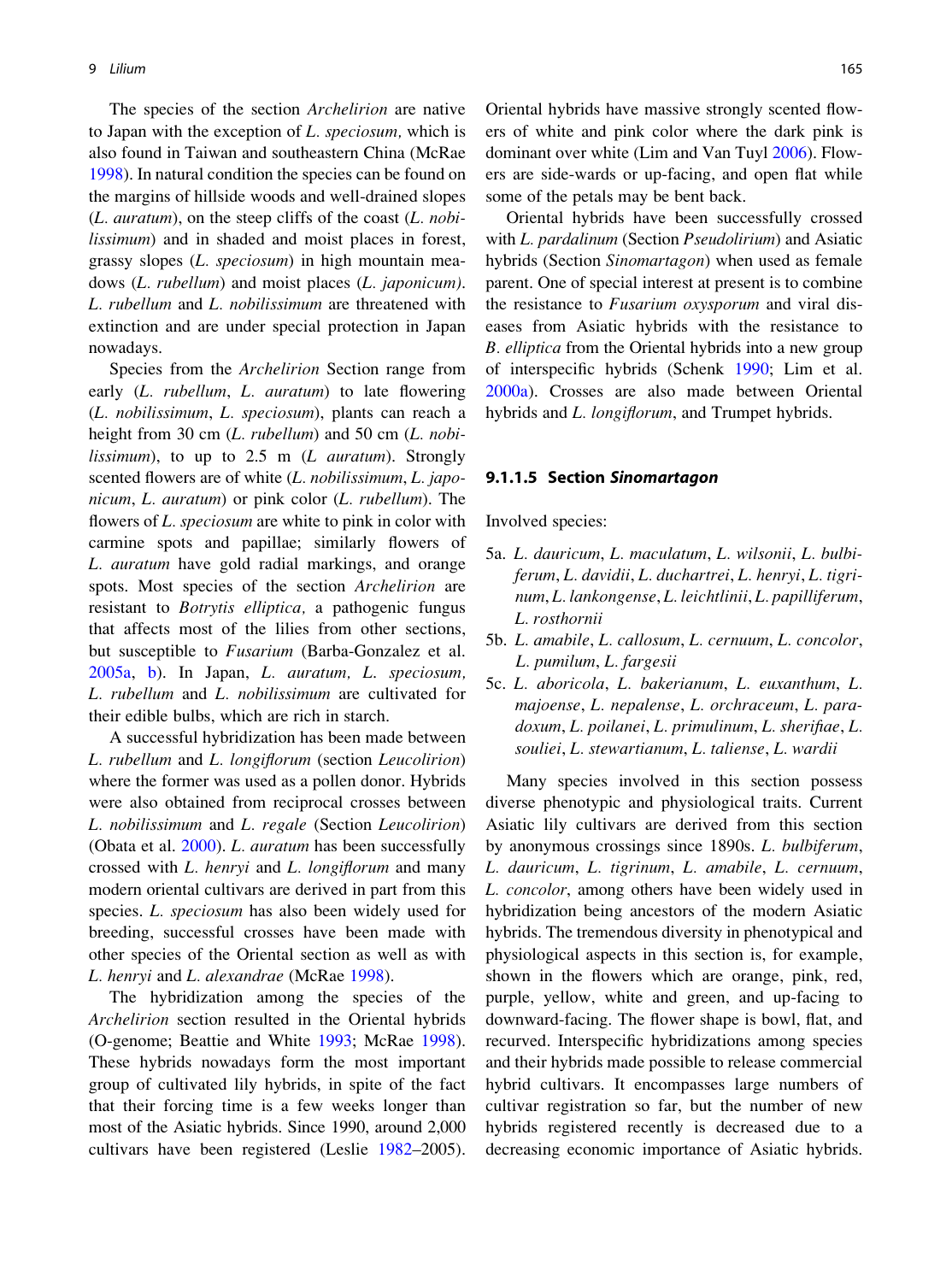<span id="page-5-0"></span>China is the largest center of origin of this section, where more than 33 species are native. Seeds of this section show instant epigeal germination. L. tigrinum and L. davidii are edible lilies cultivated for cooking in China. L. tigrinum shows wide range of habitats in most areas of East Asia, distributed at 400–2,500 m elevation. This species shows diploid and triploid plants in the natural habitat of which diploids are mainly found on the seaside and triploids are mainly found in the mountainous area of Korea (Kim et al. [2006\)](#page-19-0). It is very tolerant to the different environmental conditions in China, Korea, and Japan. Lilium nepalense is medium hardy and needs good protection against frost. It shows an affinity to L. nobilissimum, since an wonderful hybrid between these two species has been reported (McRae [1998\)](#page-20-0). Nishikawa et al. [\(1999](#page-20-0)) compared nuclear ribosomal DNA (internal transcribed spacer region) of 55 species including Nomocharis saluensis. They found that L. nepalense together with N. saluensis showed great affinity to the subsection Lilium. L. primulinum, L. nepalense, L. majoense, and L. poilanei seem to be closely related species. L. amoenum is a rare species, which is considered to be on the borderline to the genus Nomocharis and closely related to L. sempervivoideum (which has more narrow leaves, in section Oxypetalum). L. arboricola seems to be related to L. primulinum, L. lijiangense, and L. wardii; however, the flowers are pure green without any other coloration. L. bakerianum shows diverse flower colors such as white, green, pink, yellow, or purple. Flower shapes are also very diverse in this section as recurved (L. rosthornii, L. lankongense, L. leichtlinii var maximowiczii, L. amabile, L. pumilum, L. nepalense, L. taliense), bell-shaped (L. mackliniae), lanternshaped (*L. lophophorum*), Turk's cap-shaped (L. arboricola, taliense, wardii), and funnel-shaped (L. majoense, L. nepalense) flowers can be found. Some species are very rare and are classified by de Jong [\(1974](#page-18-0)) in Oxypetalum (L. sempervivoideum, L. amoenum, L. henrici, L. lophophorum, L. mackliniae). Some species are highly related in their morphology, for example, L. leichtlinii var. maximowiczii is similar to intermediate between L. tigrinum and L. amabile. L. taliense, L. duchartrei, and L. lankongense are closely related, whereby L. duchartrei bears its flowers in an umbel, the other two in racemes. Some species are stoloniferous (L. bakerianum, L. lankongense).

#### 9.1.1.6 Section Leucolirion

Involved species:

- 6a. L. leucantum, L. regale, L. sargentiae, L. sulphureum, L. Leucanthum
- 6b. L. fomosanum, L. longiflorum, L. neilgherrense, L. philippinense, L. wallichianum, L. wenshanense

L. longiflorum Thunberg (Easter lily; Japan) is the common white lily of the florist trade. Many cultivars exist of which cultivars such as "Georgia" as cut flower and "Nellie White" as pot plant are among the most widely cultivated and commercially important lily. The plants of this section show a tubular flower shape with a white color and distinct fragrance. With L. longiflorum and L. formosanum Wallace (Formosa lily), interspecific hybrid "L. formolongo" are derived for annual seed lily, which is tall, has a vigorous growth habit and flowers at early stage. Other species, such as *L. philippinense* Baker (Philippine lily), are often tall and have a thin stem which is not an attractive characteristic for lily culture.

### 9.1.1.7 Section Oxypetalum

Involved species: Lilium oxypetalum, L. amoenum, L. henrici, L. mackliniae, L. lophophorum, L. sempervivoideum, for description see section Sinomartagon.

### 9.1.1.8 Crossability Throughout the Genus Lilium

Undoubtedly, the taxonomic classification based on phenotypic characteristics described above is a useful guide to delimit the species. But further refinement can be achieved through other methods such as interspecific hybridization as well as molecular phylogeny in order to determine species relationships. A crossing polygon (Fig. [9.2](#page-3-0)), which is constructed on the basis of species hybridizations carried out at Plant Research International, Wageningen University and Research Center, Netherlands can be used for this kind of refinements. Generally, the species within each section (included in each large circle) are easily crossable and the hybrids are fertile. On the contrary, hybridization between species of different sections (combinations indicated by arrows among large circles) is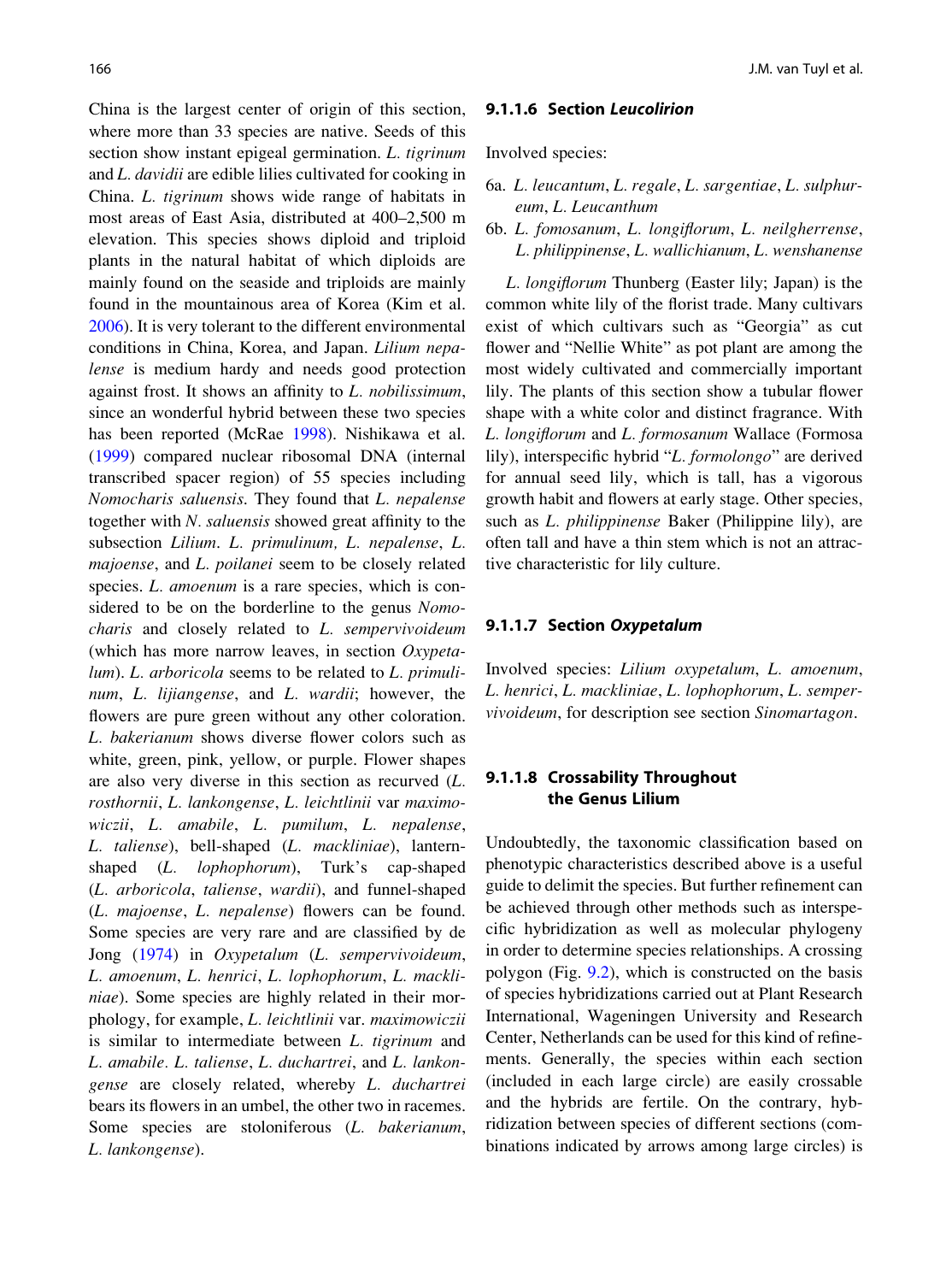very difficult to achieve because of pre- and postfertilization barriers and high sterility of the hybrids. Nevertheless, through in vitro embryo, ovule or other rescue methods, successful intersectional species hybrids, shown in the crossing polygon, have been achieved. These interspecific hybrids have also been useful for assessing species relationships through the analysis of chromosome pairing during meiosis. Thus, the analyses of meiosis using genomic in situ hybridization (GISH) in the  $F_1$  hybrids between Longiflorum  $\times$  Asiatic, Asiatic  $\times$  Oriental, *L. henryi*  $\times$ L. auratum, among others, have provided valuable data regarding chromosome pairing relationships among different genomes (Lim et al. [2001a,](#page-19-0) [b](#page-19-0); Barba-Gonzalez et al. [2005a,](#page-17-0) [b;](#page-17-0) Van Tuyl et al. [2005](#page-22-0)).

### 9.2 Conservation of Lilium Germplasm

As with other plant species, Lilium species are also facing the threat of genetic erosion, so more and more attention is being paid for conservation of Lilium germplasm as the genus represents one of the most important crops of cut flowers and pot plants worldwide which is also used as kind of vegetable and medicine in some places of the world. The conservation of lily germplasm is divided into two main strategies: in situ and ex situ.

### 9.2.1 Ex Situ Conservation

#### 9.2.1.1 Cold Storage of Bulbs

Collections of bulb crops are usually preserved in the field or greenhouse by yearly planting, harvesting and storing of the bulbs, with high investments of labor, space, and risk of losses caused by diseases (Towill [1988;](#page-21-0) Withers [1991\)](#page-22-0). Since many lily genotypes are unique and heterozygous, they should be preserved vegetatively as clones. By increasing the storage duration of the bulbs would make the maintenance of a field collection more efficient. Temperature is the most important factor in lily bulb storage. Normally, the lily bulbs are stored at  $4^{\circ}$ C. If a longer storage is required, the temperature must be decreased to  $-2^{\circ}$ C and bulbs should be put in moist peat (Van der Salm

and Van der Salm [1985;](#page-21-0) Beattie and White [1993](#page-17-0)). However, sometimes sprouts are damaged after bulb storage at  $-2$ °C (Boontjes [1983;](#page-18-0) Beattie and White [1993](#page-17-0)), and the regeneration ability of bulb scales will decrease after more than one year of storage and will be completely lost after 5 years (Bonnier et al. [1997](#page-18-0)). So increased freezing tolerance of lily would reduce the risk of freezing injury, and could make storage at a lower temperature than  $-2^{\circ}$ C possible. Lower temperature (less than  $-2^{\circ}$ C) would further minimize growth conditions and therefore bulbs could be stored for maximum time period. Freezing tolerance can be increased by: cold-acclimatization, abscisic acid treatment, partial dehydration, or by low atmospheric pressure (Halloy and Gonzalez [1993](#page-18-0); Hincha [1994](#page-19-0); Lang et al. [1994;](#page-19-0) Mantyla et al. [1995](#page-19-0)). Controlled atmospheric storage (CAS) and modified atmosphere packaging in closed bags (MA package) were also used to decrease the metabolism of clone material in bulb flowers (Prince et al. [1981,](#page-21-0) [1986;](#page-21-0) Bonnier et al. [1996](#page-18-0)). Ion leakage from lily bulbs measured by the electrical conductivity of external solution increased with damage caused by frost, heat or dehydration, and with viability loss during storage (Bonnier et al. [1992,](#page-18-0) [1994](#page-18-0)). Therefore, ion leakage could be used for measuring the viability and estimate maximum storage duration of lily bulbs.

### 9.2.1.2 Conservation in Gene Banks

The lily gene bank at Plant Research International has maintained several thousands of lily genotypes for more than 35 years. In gene banks, as a means of preserving genetic material, the storage of seed is the preferred method, but clone germplasm and recalcitrant seed species can also be kept in field plantings as field gene banks.

## 9.2.2 In Situ Conservation

#### 9.2.2.1 Tissue Culture as In Vitro Gene Banks

An alternative method to preserve lily collections is conservation in vitro. In vitro stored collections need relatively small amounts of space, medium components can be used that minimize growth, plants can be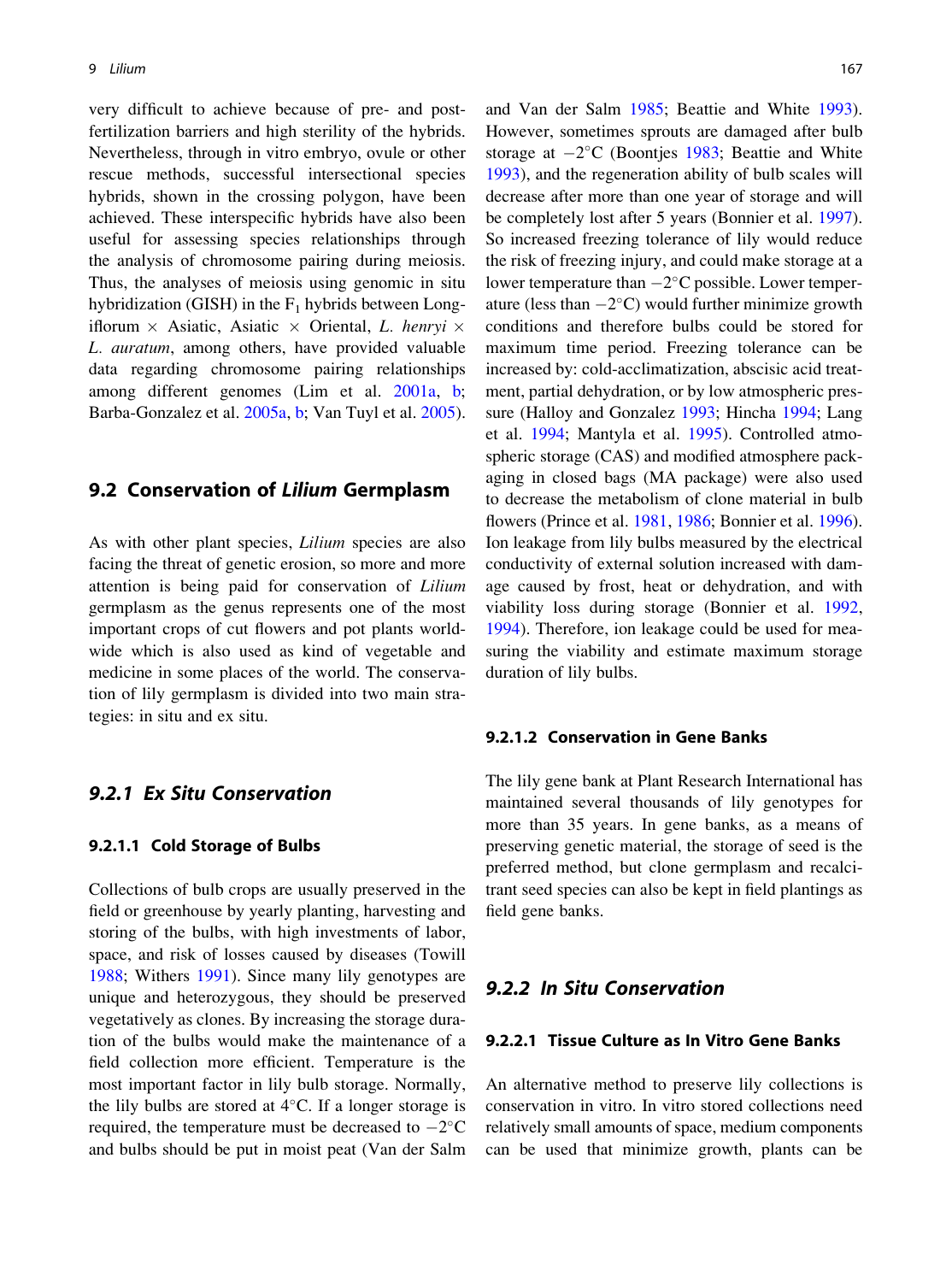multiplied quickly, and there is often a possibility to eliminate viral diseases (Towill [1988;](#page-21-0) Withers [1991](#page-22-0)). Lily material could be stored more than 28 months at  $25^{\circ}$ C (Bonnier et al. [1997](#page-18-0)) before transfer to new medium is required. However, at each transfer event, there is a risk of contamination with microbial organisms (Withers [1991](#page-22-0)). Furthermore, the establishment of an in vitro collection is labor-intensive and genotypes may react differently under identical conditions (Towill [1988\)](#page-21-0).

Slow growth increases the maximum storage duration. In vitro slow growth could be obtained by low temperature  $(-2^{\circ}C)$ , osmotic stress (Grout [1991](#page-18-0); Withers [1991\)](#page-22-0), or by a low concentration of nutrients (Engelmann [1991](#page-18-0)). However, the low temperature is commonly used to store lily bulbs (Beattie and White [1993;](#page-17-0) Bonnier and Van Tuyl [1997\)](#page-18-0).

#### 9.2.2.2 Cryopreservation in Liquid Nitrogen

Cryopreservation of lily meristems could be a suitable method for long-term preservation. Research by Bouman and De Klerk ([1990\)](#page-18-0) resulted in the survival of 8% of meristems of L. speciosum. By using the technique of vitrification, apical meristems from scale bulblets of *L. japonicum* had been successfully cryopreserved. The rate of shoot formation after cryopreservation was approximately 80% after 4 weeks. Later on, this vitrification method was also successfully applied to five other lily genotypes (Matsumoto et al. [1995\)](#page-20-0). Although so many methods could be used for the preservation of lily germplasm, the existing challenge is to interface between the in situ and ex situ system. Until now, the two systems are more or less implemented independently by two different groups of people and institutions with a different basic conservation philosophy.

## 9.3 Role in Development of Cytogenetic Stocks and Their Utility

Because of the large size of their chromosomes (Bennett and Smith [1976\)](#page-18-0), Lilium species have been used in cytological and cytogenetic studies for a long time. However, there has been very little interest in producing cytogenetic stocks such as tri- or monosomic series or alien addition or substitution lines as has been done in many other crop plants. There are a few main reasons for this. Lily is not a major leading crop when compared to wheat, maize, or tomato that are well known for such developments; secondly, the generation time in lily – from seed germination to seed production – exceeds two or more years. This obviously discourages the development of cytogenetic stocks in lily. Nevertheless, whenever Lilium species or cultivars are used in any significant investigation, the names of the species or cultivars are promptly mentioned so that they are available for verification when necessary. There are several examples of basic studies such as: chromosome identification, karyotype analysis (Stewart [1947](#page-21-0)), chiasma formation and crossing-over (Brown and Zohary [1955;](#page-18-0) Fogwill [1958\)](#page-18-0), and time and duration of female meiosis (Bennett and Stern [1975](#page-18-0)), where the material used in the experiments is well documented. Later on, different banding pattern techniques such as C- and Q-banding pattern were used to study the chromosome structure of different Lilium spp. (Holm 1976; Von Kalm and Smyth [1984](#page-22-0); Smyth et al. [1989](#page-21-0)). These banding patterns were also used to detect the nucleolar organizer regions (NORs) (Von Kalm and Smyth [1980,](#page-22-0) [1984;](#page-22-0) Smyth et al. [1989\)](#page-21-0). Flow cytometry has been employed to estimate the genome size of different Lilium species (Van Tuyl and Boon [1997](#page-21-0)). Although systematic development of cytogenetic stocks is lacking in lily, there is evidence that alien additions and substitutions are possible in the case of Lilium.

In general, the karyotypes of individual plant species, but not their hybrids or progenies, are used for comparison of evolutionary trends, if any. But in the case of Lilium not only the individual species but also their hybrids and their progenies have been used for karyotype studies. Besides using conventional staining methods, DNA in situ hybridization has been used for distinguishing the chromosome constitution of the hybrids and the progenies. Obviously, these analyses have provided a great wealth of information on chromosome morphology as well as on homoeology and crossing-over relationships among the genomes of different species involved in the development of the most important lily cultivars. In this section, both conventional as well as molecular methods of karyotype analyses in the genus Lilium are described.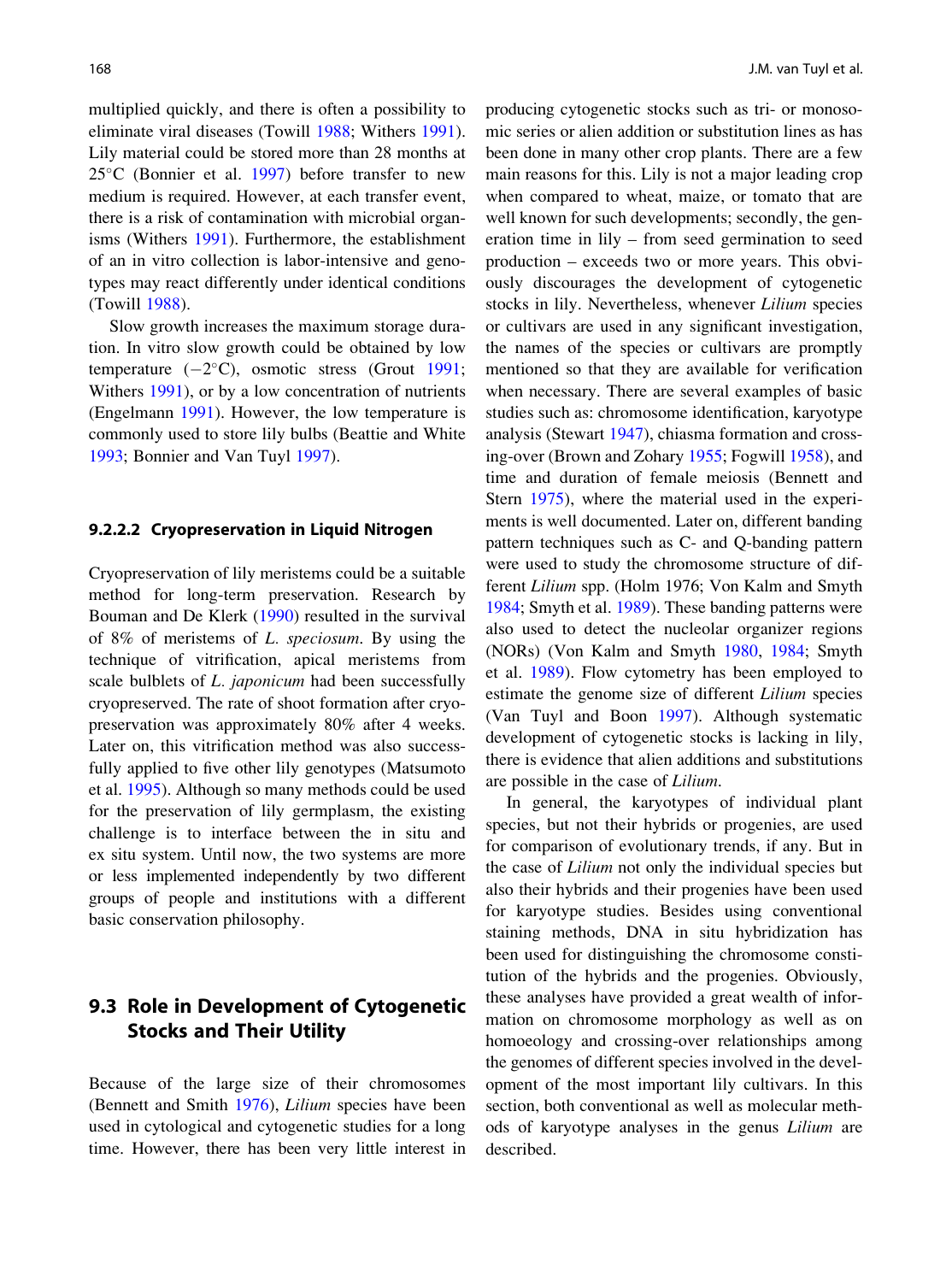Among angiosperms, the species of the genus Lilium have the largest genomes with haploid DNA content (1C) ranging from 32.75 pg in L. pyrenaicum (Bennett [1972\)](#page-18-0) to 47.90 pg in L. canadense (Zonneveld et al. [2005](#page-22-0)). The species are diploids with 24 chromosomes ( $2n = 2x = 24$ ), in several species aneuploids were found having additional chromosomes or chromosome fragments (Stewart [1943\)](#page-21-0). Tiger lily (L. tigrinum) is the only triploid species in the genus (Noda [1978;](#page-20-0) Kim et al. [2006\)](#page-19-0). Lilium species represent interesting material for cytological study due to exceptionally large size of chromosomes, which ranges, in L. longiflorum from 18.1  $\mu$ m to 34.4  $\mu$ m (Lim et al. 2000, [2001a](#page-19-0), [b](#page-19-0)). There are many reports on chromosome morphology and karyotype analysis by using conventional cytological techniques (Stewart [1947](#page-21-0); Darlington and Wylie 1995; Lighty [1960;](#page-19-0) Fedorov [1969;](#page-18-0) Marasek and Orlikowska [2003\)](#page-19-0). However, chromosomes' morphology (length and centromere position) is highly conserved within and between species, therefore only a few chromosomes are recognizable on the basis of the above traits (Lim et al. [2001a,](#page-19-0) [b](#page-19-0); Marasek and Orlikowska [2003](#page-19-0)). Chromosomal markers in lily refer predominantly to the presence and the position of secondary constrictions (Uhring [1968;](#page-21-0) North and Wills [1969;](#page-20-0) Okazaki et al. [1994](#page-20-0); Fernandez et al. [1996;](#page-18-0) Obata et al. [2000;](#page-20-0) Marasek and Orlikowska [2003](#page-19-0)). Chromosome morphology and the presence and position of secondary constriction have been also used to verify Lilium hybrids (Okazaki et al. [1994;](#page-20-0) Obata et al. [2000\)](#page-20-0). In order to help in Lilium chromosome identification, banding techniques have been applied such as silver staining of nucleolar organizing regions (Ag-NORs) (Von Kalm and Smyth [1980;](#page-22-0) Smyth et al. [1991\)](#page-21-0), staining of heterochromatin sections (C-bands) (Smyth et al. [1989;](#page-21-0) Smyth [1999](#page-21-0)), and fluorescent staining (Kongsuwan and Smyth [1977](#page-19-0); Lim et al. [2001a](#page-19-0), [b;](#page-19-0) Marasek et al. [2005\)](#page-20-0). Fluorescent in situ hybridization (FISH) is another technique producing chromosomal markers that show positions of specific genes thereby permitting chromosomal identification. The use of FISH with 5S rDNA and 25S rDNA probes has provided molecular cytogenetic markers for identification of somatic chromosomes in different *Lilium* species and has been used for verification of lily hybrids (Lim et al. [2001a,](#page-19-0) [b](#page-19-0); Marasek et al. [2004a,](#page-20-0) [b\)](#page-20-0). Genomic in situ hybridization (GISH) using labeled whole-genomic DNA enables unambiguous distinction between the different genomes in interspecific crosses, which makes it very useful for identifying plant hybrids and chromosome recombination. In the genus Lilium, GISH was successfully used for identification of parental chromosomes in hybrid (Lim et al. [2000a,](#page-19-0) [b;](#page-19-0) Barba-Gonzalez et al. [2005a](#page-17-0), [b\)](#page-17-0) and to trace recombination events in  $BC_1$  and  $BC_2$ progenies of LA and OA hybrids (Karlov et al. [1999](#page-19-0); Lim et al. [2000a,](#page-19-0) [b;](#page-19-0) Barba-Gonzalez et al. [2005a](#page-17-0), [b](#page-17-0); Zhou et al. [2008\)](#page-22-0). Based on the recombination sites identified through GISH cytological maps were constructed for four (L, O, and two times A in different backgrounds) lily genomes, which can be used as landmarks for assigning molecular markers or desirable genes to chromosomes of Lilium (Khan et al. [2009a\)](#page-19-0). GISH has also been applied to reveal the restitution mechanisms (FDR – first division restitution, IMR – intermediate division restitution, SDR – second division restitution) that lead to different chromosome constitution in 2*n* gametes (Lim et al. [2001a](#page-19-0), [b,](#page-19-0) [2004](#page-19-0); Barba-Gonzalez et al. [2005a,](#page-17-0) [b](#page-17-0); [2008\)](#page-17-0).

Karyotype analysis of interspecific hybrids and their backcross progenies through GISH technique can provide highly useful information that cannot be obtained by conventional methods of analyses of chromosomes of species alone. In interspecific hybrids, the homoeologous chromosomes can be directly compared through GISH, as in the case of the  $F_1$  hybrids of Longiflorum  $\times$  Asiatic (LA), Oriental  $\times$  Asiatic (OA), and L. auratum  $\times$  L. henryi (AuH) (Lim et al. [2000a,](#page-19-0) [b;](#page-19-0) Van Tuyl et al. [2002;](#page-22-0) Barba-Gonzalez et al. [2005a,](#page-17-0) [b\)](#page-17-0). In the backcross progenies, besides a direct comparison of homoeologous chromosomes of the parents, invaluable insight can be obtained on intergenomic crossing-over. For example, highly unequal distribution of crossovers among different pairs of homoeologous chromosomes in the BC progenies of LA and OA hybrids has been observed (Khan et al.  $2009a$ ). Analyses of karyotypes of triploid BC<sub>1</sub> progenies derived from the functioning of  $2n$  gametes of LA and OA hybrids have been useful to determine the restitution mechanisms (viz., FDR and IMR), through which the sexual polyploid progenies originated. Furthermore, besides triploid BC progenies, in the case of LA hybrids, it has also been possible to produce diploid (2n = 2x = 24) BC<sub>1</sub> progenies through the use of haploid gametes from LA hybrids. Karyotype analysis of these diploid  $BC_1$  progenies has yielded useful information on the extent of intergenomic crossingover in the diploid LA hybrids (Khan et al. [2009b](#page-19-0)).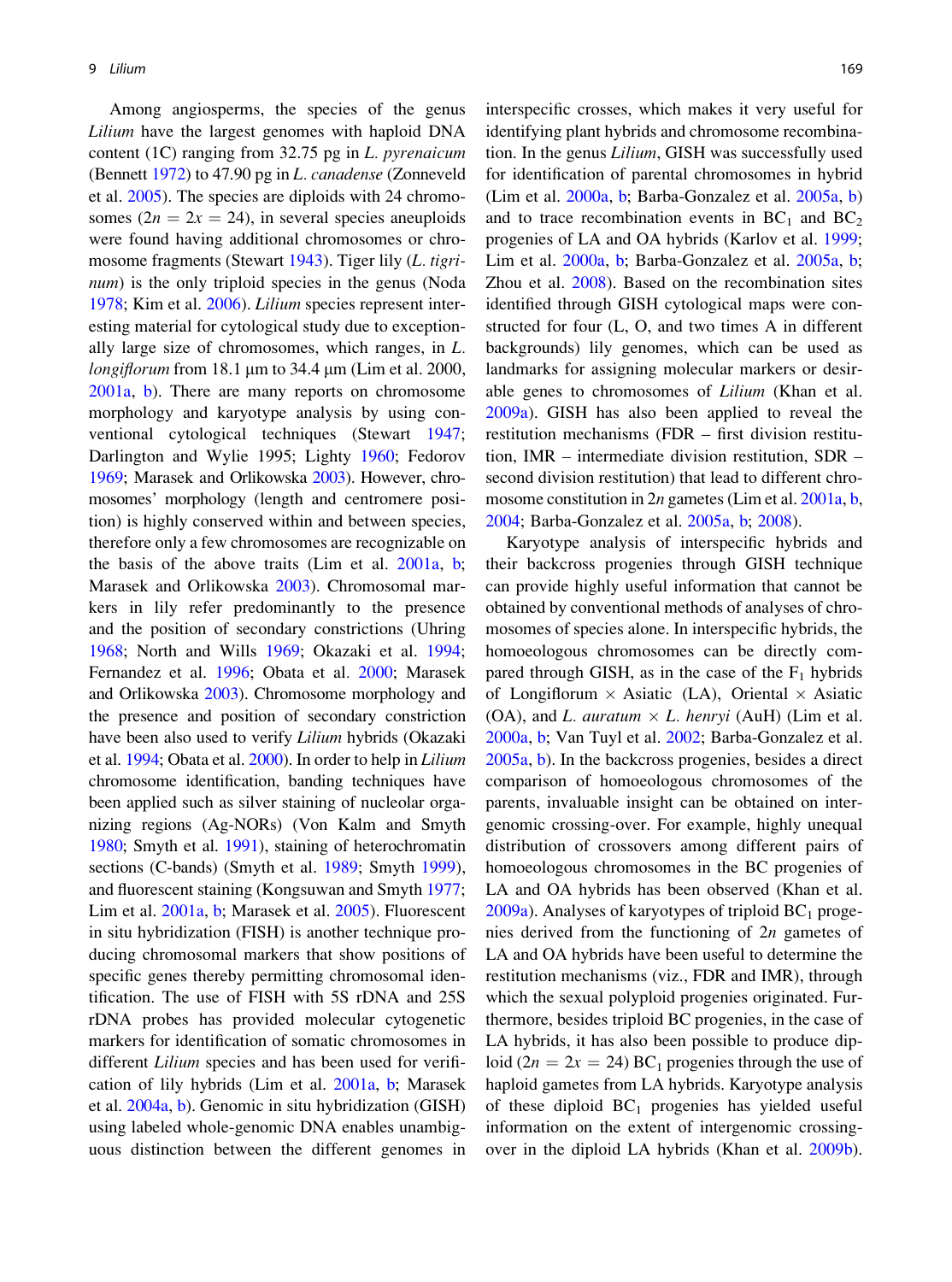This investigation has conclusively established that, despite considerable genome differentiation between the karyotypes of different Lilium species of different taxonomic sections, the homoeologous chromosomes appear to be mostly homosequential as far as crossovers are concerned and they fully compensate for each other.

## 9.4 Role in Crop Improvement Through Traditional and Advanced Tools

Commercial cultivation of the three major groups of lilies, viz., Longiflorum, Asiatic and Oriental lilies, is practiced through vegetative propagation of bulbs. Also the parental wild species of Lilium from which these cultivars have originated reproduce through bulbs and thus are vegetatively propagated. There are certain constraints to breed such vegetatively propagated crops. These are: a high degree of heterozygosity, sterility of the hybrids and progenies, segregation for deleterious recessive genes and effort needed to produce large progeny populations that could facilitate selection. Some or all of these constraints may be relevant to lilies. Besides these limitations, if the final products, i.e., cultivars, are to be polyploids the breeding procedures have to be appropriately modified. Taking the above considerations into account, the possibilities of crop improvement in lily are highlighted in this section.

## 9.4.1 Overcoming Interspecific Crossing Barriers

Hybridization between the cultivars or species from different taxonomic sections in the genus *Lilium* is generally difficult and can succeed only through the use of special techniques. In the last decades, many different techniques have been developed to overcome pre-fertilization barriers. These include:

1. Cut-style method. This method has been utilized to produce interspecific hybrids in the genus Lilium (Myodo [1962;](#page-20-0) Van Tuyl et al. [1991\)](#page-22-0), Allium (Doubouzet et al. [1994\)](#page-18-0), and Fritillaria (Wietsma et al. [1994](#page-22-0)). This method comprises the deposition of pollen on the stylar surface after cutting the style with stigma (usually a millimeter above the ovary), and allowing pollen to circumvent stylar barriers, which normally inhibit pollen tube growth (Myodo [1962\)](#page-20-0). A variation of this method is the stylar graft technique, in which pollen grains are deposited on a compatible stigma. After 1 day, the style of the pollen donor is cut 1–2 mm above the ovary and grafted on to the ovary of another plant. Style and stigma are joined in vivo using a piece of a straw filled with stigmatic exudate or are stuck together with only the exudate (Van Tuyl et al. [1991](#page-22-0); Van Creij et al. [2000](#page-21-0)).

- 2. Pull-style method. This technique involves pulling out the receptive style, brushing its base with the desired pollen, and reinserting it into the ovary. It has been applied to overcome pre-fertilization barriers in the genus Allium (Doubouzet et al. [1994](#page-18-0)).
- 3. Intrastylar pollination. In this method, a compatible species' style is utilized as a pistil donor and it is pollinated on the stigma with pollen from another species. This has been utilized successfully to produce Lilium-interspecific hybrids (Asano and Myodo [1977a;](#page-17-0) Asano [1980\)](#page-17-0).
- 4. Mentor pollen. This method consists of "inactivating" genetically by irradiation-compatible pollen (but it is still capable to germinate) and mix it in incongruent pollen. This method has been useful to overcome self-incompatibility but not in interspecific crosses in the genus Lilium (Van Tuyl et al. [1982\)](#page-22-0). In the genus Cucumis when this method was utilized on interspecific crosses, embryo-like structures were developed but they were not able to germinate (Den Nijs and Oost [1980\)](#page-18-0).
- 5. In vitro pollination. Several in vitro pollination methods have been developed in order to overcome pre-fertilization methods. These include:
	- a. Stigmatic pollination. This method has been successful for the production of compatible embryos of lily and Nerine (Van Tuyl et al. [1992](#page-22-0)). It consists of normal pollination and the successive artificial cultivation of the entire pistil.
	- b. Placental pollination. This method consists of performing a longitudinal cut in the ovary, exposing the ovules, and applying an abundant amount of pollen. These method has been utilized in the genus Tulipa (Van Creij [1997](#page-21-0)) and Lilium (Van Creij et al. [2000](#page-21-0)), with successful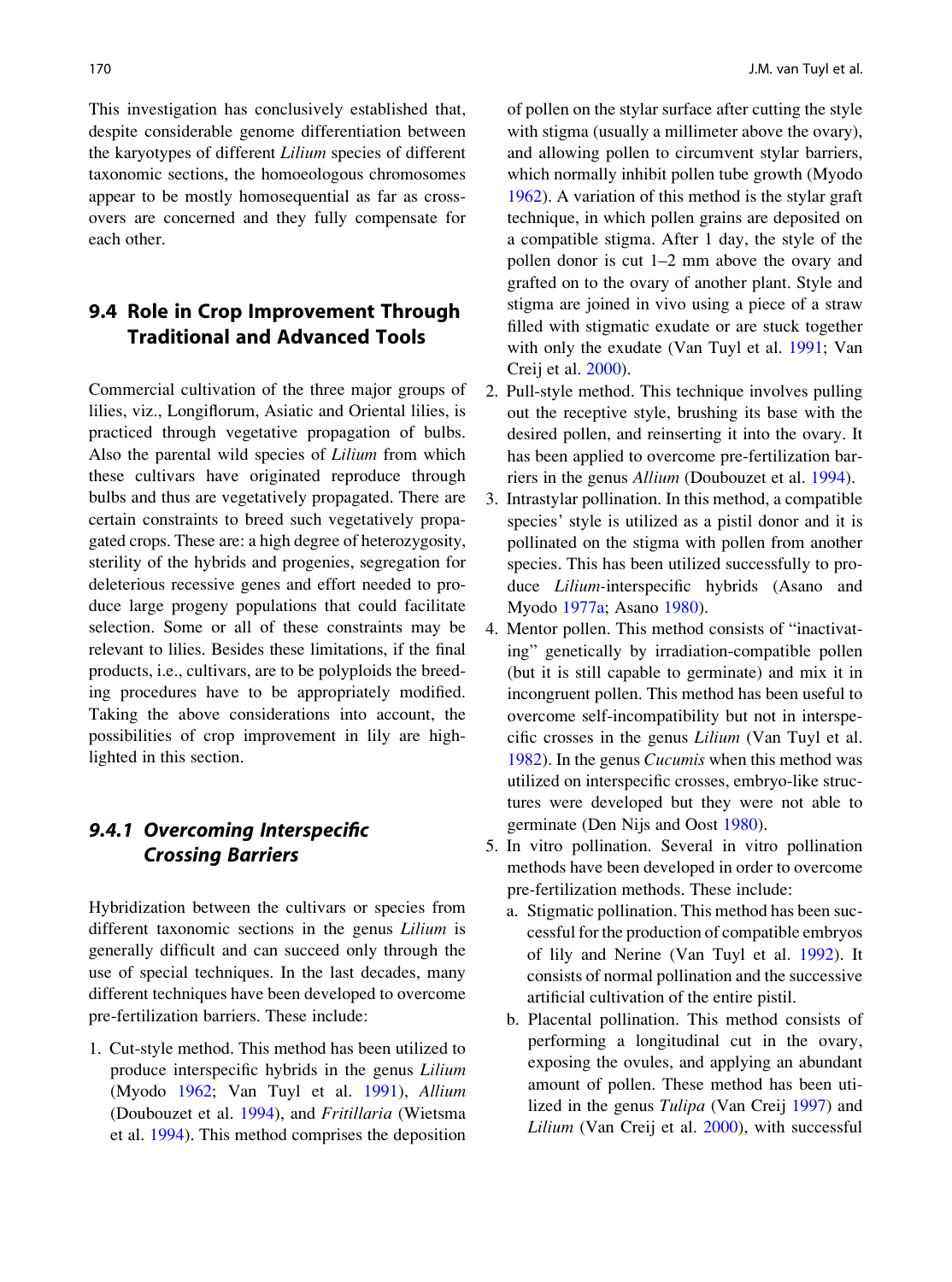penetration of the pollen tube into the ovaries, however, there was no embryo formation.

Once pre-fertilization barriers are overcome, hybrid embryo growth is restricted by post-fertilization barriers. Both embryo and endosperm have to develop an equilibrium for sharing nutrients in an undisturbed developmental process. In general, the first division of the zygote is delayed to favor the first division cycles of the endosperm cells. When the equilibrium in the development of the zygote and endosperm is disturbed, an abortion of the young embryo or disintegration of endosperm follows. This abortion can take place in various stages of development of the young seed. Depending on the stage of embryo abortion, various in vitro techniques can be applied to rescue the abortive embryo (Van Tuyl and De Jeu [1997](#page-22-0)).

In the last decades, the production of a wider number of interspecific hybrids was possible with the development of several in vitro methods that made possible to overcome the post-fertilization barriers, these methods include:

- 1. Ovary slice. This method has been applied mainly in the production of interspecific hybrids of the genus Lilium (Straathof et al. [1987;](#page-21-0) Kanoh et al. [1988](#page-19-0); Van Tuyl et al. [1991;](#page-22-0) Arzate-Fernandez et al. [2006](#page-17-0)) and Tulipa (Van Creij et al. [2000](#page-21-0)). It can be applied when the maternal tissue does not have a negative effect on the development of the seeds (Van Tuyl and De Jeu [1997](#page-22-0)). It consists in slicing the ovary in placing it in vitro, where the seeds are allowed to grow until embryos can be dissected.
- 2. Ovary culture. This method has been utilized to produce interspecific hybrids in several genera, these include: Allium (Nomura et al. [2002](#page-20-0)), Lilium (Van Tuyl et al. [1982](#page-22-0), [1991](#page-22-0)), Nemesia (Datson et al. [2006](#page-18-0)), and Nerine and Tulipa (Van Tuyl et al. [1990](#page-22-0)). This method consists of surface sterilization of ovaries and the excision of ovules and transfer to a substrate that allows them to either grow until the embryo can be excised or has germinated.
- 3. Embryo rescue. This method consists of surface sterilization of ovary and the excision of immature embryos out of the ovules. This method is one of the most effective in the production of interspecific hybrids, and it is utilized mainly when there is no endosperm in the seed and very small embryos are produced, which usually abort in early

developmental stages (Myodo [1975;](#page-20-0) Asano and Myodo [1977b](#page-17-0)). This method has been applied in the production of interspecific and intergeneric hybrids of the genera *Allium* (Bino et al. [1989](#page-18-0)), Alstroemeria (Buitendijk et al. [1992,](#page-18-0) 1995), Lilium (Van Tuyl et al. [1991\)](#page-22-0), Pelargonium (Denis-Peixoto et al. [2006](#page-18-0)), and Primula (Kato et al. [2001](#page-19-0)). One of the main problems in embryo culture in some cases is the size of the embryo itself; however, modifications to this method have been introduced that mitigate this. The ovaries are cut off into half and placed in liquid medium, in which the embryos are capable to germinate and the plantlets can be subsequently transferred to solid medium (Van Tuyl and De Jeu [1997\)](#page-22-0). Using special pollination techniques, many interspecific hybrids have been produced in the genus Lilium and the examples are furnished in Table [9.1.](#page-11-0)

Whereas a number of interspecific hybrids have been produced through the use of special hybridization techniques, there is also a fairly long list of hybrids obtained between species within a section in the genus Lilium without special techniques as well (Table [9.2](#page-12-0)).

Until relatively recently, most of the cultivars in all the three major hybrid groups of lilies were diploid  $(2n = 2x = 24)$ , and most importantly, they were intrasectional species hybrids such as Longiflorum (L), Asiatic (A), Oriental (O), and Trumpet (T), etc., in which closely related species were involved as parents. However, in recent years intersectional species hybrids such as LA, OT, and LO involving distantly related cultivars/species are most successfully cultivated (Lim et al. [2008](#page-19-0)). These are not only hybrids between the cultivars of different sections but also they are polyploids possessing distinctly differentiated genomes (i.e., allopolyploids). Obviously, these allopolyploid hybrids are most ideal for combining desirable horticultural traits available in the distantly related cultivars/species into new cultivars. A recent study of the LA group of the Dutch lily cultivars has shown that they are predominantly triploid  $(2n = 3x = 36)$  with one genome of L and two genomes of A (i.e., LAA) constitution (Zhou et al. [2008](#page-22-0)). The predominance of triploid cultivars also indicates that this particular ploidy level is the most ideal threshold for a successful cultivar. An important drawback of triploid cultivars is that they are not suitable for use in further breeding.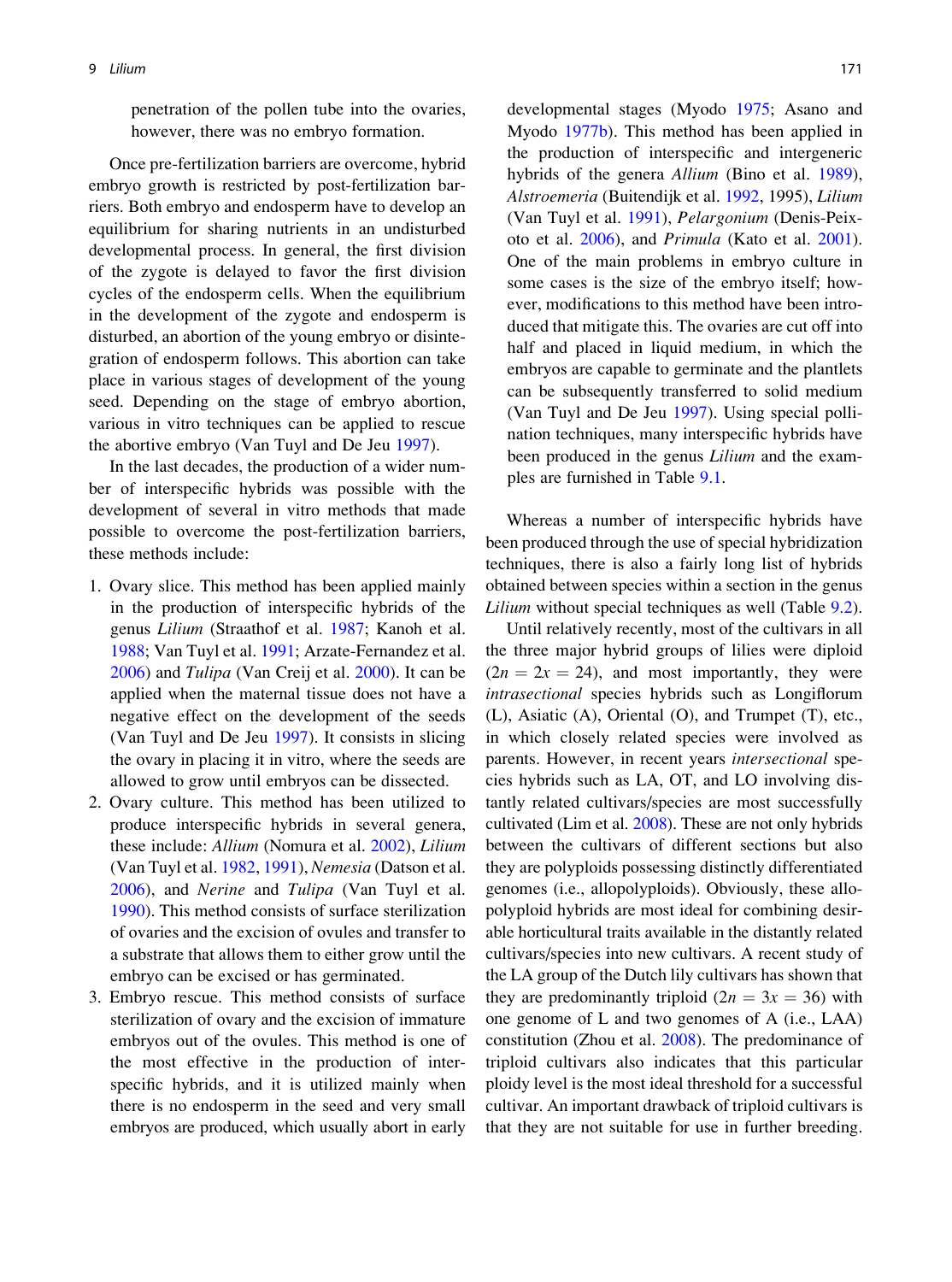| Cross                                                   | References               |
|---------------------------------------------------------|--------------------------|
| L. alexandrae $\times$ L. auratum                       | McRae (1972)             |
| L. alexandrae $\times$ L. speciosum                     | McRae (1972)             |
| L. alexandrae $\times$ L. rubellum                      | McRae (1972)             |
| L. alexandrae $\times$ L. nobilissimum                  | McRae (1978)             |
| L. speciosum $\times$ L. rubellum                       | Matsumoto (1992)         |
| (L. auratum $\times$ L. japonicum) $\times$ L. rubellum | McRae (1972)             |
| L. nobilissimum $\times$ L. henryi                      | Asano (1982)             |
| L. pyrenaicum $\times$ L. pomponium                     | North (1994)             |
| L. henryi $\times$ L. candidum                          | Van Tuyl et al. $(2002)$ |
| L. lankongense $\times$ L. davidii                      | Marshall (1983b)         |
| L. lankongense $\times$ L. cernuum                      | Marshall (1983b)         |
| L. lankongense $\times$ L. leichtlinii                  | Marshall (1983b)         |
| L. lankongense $\times$ L. duchartrei                   | Marshall (1983b)         |
| L. duchartrei $\times$ L. davidii                       | Marshall (1983b)         |
| L. taliense $\times$ L. davidii                         | Marshall (1983b)         |
| L. pumilum $\times$ L. leichtlinii                      | McRae and McRae (1985)   |
| L. cernuum $\times$ L. dauricum                         | McRae and McRae (1979)   |
| L. cernuum $\times$ L. concolor                         | McRae and McRae (1979)   |
| L. tigrinum $\times$ L. regale                          | McRae (1991)             |
| L. longiflorum $\times$ L. cernuum                      | Myodo and Asano (1977)   |
| L. longiflorum $\times$ L. henryi                       | Myodo and Asano (1977)   |
| L. formosanum $\times$ L. speciosum                     | Myodo and Asano (1977)   |
| L. longiflorum $\times$ L. dauricum                     | Asano and Myodo (1980)   |
| L. longiflorum $\times$ L. pumilum                      | Asano and Myodo (1980)   |
| L. longiflorum $\times$ L. brownii                      | Van Tuyl (1980)          |
| L. longiflorum $\times$ L. martagon                     | Van Creij et al. (1990b) |
| L. longiflorum $\times$ L. rubellum                     | Van Tuyl et al. (2000)   |
| L. longiflorum $\times$ L. Bulbiferum                   | Van Tuyl et al. (2000)   |
| L. longiflorum $\times$ L. canadense                    | Van Tuyl et al. (2000)   |
| L. longiflorum $\times$ L. concolor                     | Van Tuyl et al. (2002)   |
| L. longiflorum $\times$ L. hansonii                     | Van Tuyl et al. $(2005)$ |
| L. longiflorum $\times$ L. monadelphum                  | Van Tuyl et al. (2005)   |
| L. longiflorum $\times$ L. kelloggii                    | Van Tuyl et al. (2011)   |
| L. longiflorum $\times$ L. sempervivoideum              | Van Tuyl et al. (2011)   |
| L. longiflorum $\times$ L. pardalinum                   | Van Tuyl et al. (2011)   |
| L. longiflorum $\times$ L. hansonii                     | Van Tuyl et al. $(2005)$ |
| L. longiflorum $\times$ L. bakerianum                   | Lim et al. $(2008)$      |
| L. longiflorum $\times$ L. hansonii                     | Lim et al. $(2008)$      |
| L. longiflorum $\times$ L. lophophorum                  | Wang et al. (2009)       |
| L. regale $\times$ L. leichtlinii                       | Matsumoto (1992)         |

<span id="page-11-0"></span>Table 9.1 Reports of successful intersectional crosses among different species of the genus Lilium after special pollination techniques and embryo rescue

Therefore, starting from diploid intersectional cultivar/species hybrids (e.g., LA, OA), different breeding strategies can be envisaged including (1) breeding at the diploid level through the production of diploid BC progenies; (2) use of unreduced  $(2n)$  gametes to produce triploid cultivars (unilateral sexual polyploidization); (3) use of bilateral sexual polyploidization; and (4) use of somatically doubled allotetraploids.

### 9.4.2 Breeding at the Diploid Level

Hybrids between two diploid cultivars/species from two different taxonomic sections are, in almost all cases, completely sterile and they cannot be used as parents. Rarely however, such  $F_1$  hybrids do produce normal haploid gametes and they can be used to generate diploid BC progenies as has been demonstrated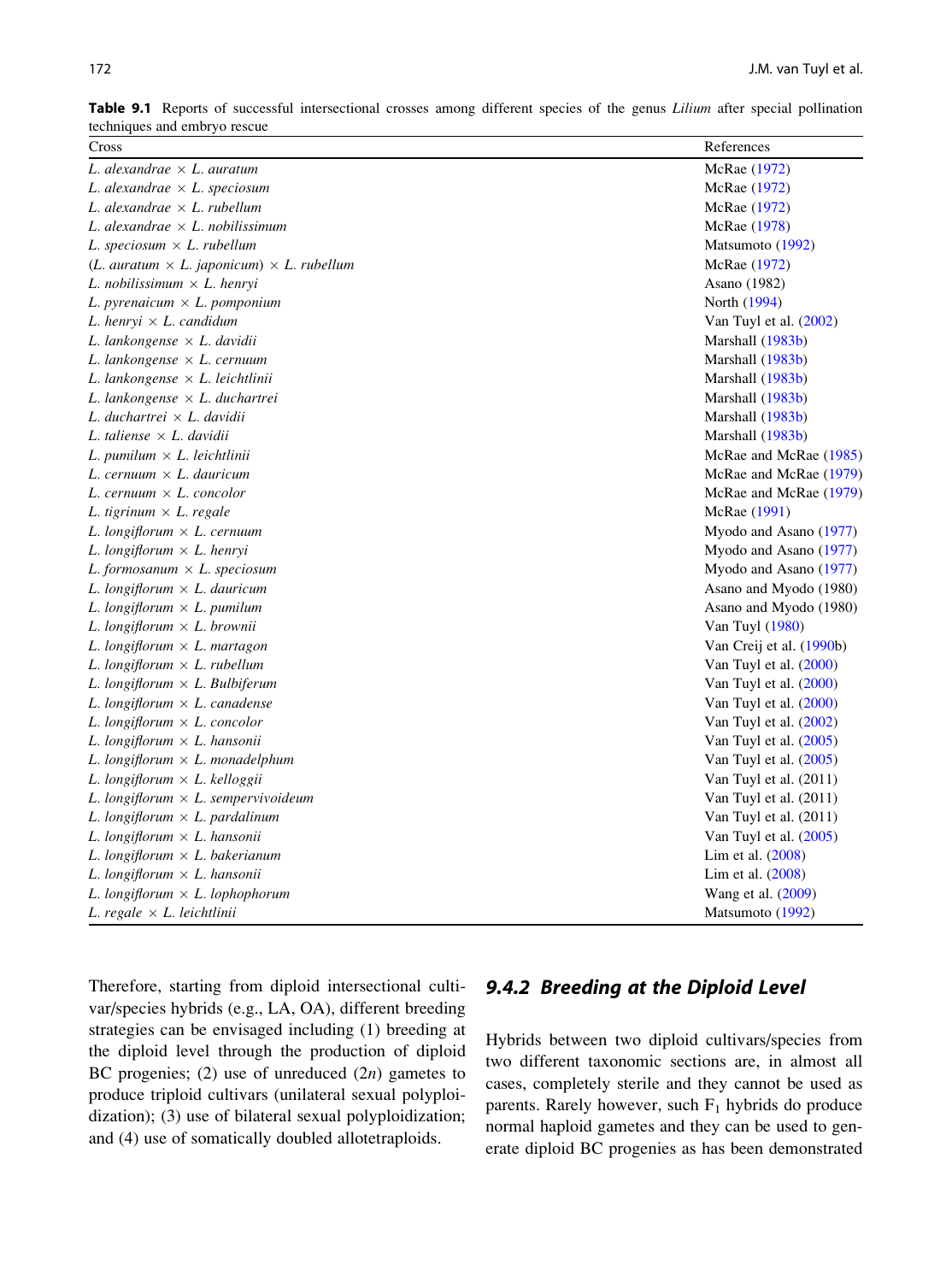| Cross                                | Reference                   | Cross                                 | Reference          |
|--------------------------------------|-----------------------------|---------------------------------------|--------------------|
| L. speciosum $\times$ L. auratum     | Yerex (1948)                | L. davidii $\times$ L. dauricum       | Marshall (1981)    |
| L. speciosum $\times$ L. japonicum   | Woodriff (1958)             | L. davidii $\times$ L. cernuum        | Marshall (1981)    |
| L. speciosum $\times$ L. rubellum    | Woodriff $(1959)$           | L. callosum $\times$ L. dauricum      | Marshall (1983a)   |
| L. speciosum $\times$ L. henryi      | Emsweller and Stuart (1948) | L. davidii $\times$ L. wilsonii       | Marshall (1981)    |
| L. speciosum $\times$ L. nepalense   | Woodriff $(1969)$           | L. davidii $\times$ L. bulbiferum     | Marshall (1981)    |
| L. auratum $\times$ L. japonicum     | Pfeiffer $(1952)$           | L. davidi $i \times L$ . leichtlinii  | Marshall (1981)    |
| L. auratum $\times$ L. nobilissimum  | Matsumoto (1992)            | L. davidii $\times$ L. amabile        | Marshall (1981)    |
| L. sargentiae $\times$ L. regale     | Yerex $(1948)$              | L. davidii $\times$ L. maculatum      | Slate (1968)       |
| L. sargentiae $\times$ L. henryi     | Yerex $(1948)$              | L. wilsonii $\times$ L. bulbiferum    | Marshall (1981)    |
| L. henryi $\times$ L. leucanthum     | Yerex (1948)                | L. wilsonii $\times$ L. dauricum      | Marshall (1981)    |
| L. henryi $\times$ L. regale         | Andel (1982)                | L. bulbiferum $\times$ L. dauricum    | Marshall (1981)    |
| L. leucanthum $\times$ L. sargentiae | Yerex $(1948)$              | L. dauricum $\times$ L. maculatum     | Clas (1972)        |
| L. henryi $\times$ L. auratum        | Henningsen (1951)           | L. amabile $\times$ L. maculatum      | Fisher $(1969)$    |
| L. hansonii $\times$ L. martagon     | Lawrence $(1950)$           | L. candidum $\times$ L. chalcedonicum | Lawrence (1949)    |
| L. hansonii $\times$ L. medeoloides  | <b>Skinner</b> (1949)       | L. tigrinum $\times$ L. amabile       | Knox-Finlay (1977) |
| L. martagon $\times$ L. medeoloides  | Lawrence $(1950)$           | L. tigrinum $\times$ L. davidii       | Patterson (1955)   |
| L. martagon $\times$ L. tsingtauense | Doak (1977)                 | L. tigrinum $\times$ L. maculatum     | Slate (1968)       |
| L. concolor $\times$ L. callosum     | Slate (1968)                |                                       |                    |
| L. concolor $\times$ L. dauricum     | McRae (1978)                | L. longiflorum $\times$ L. formosanum | Kline $(1950)$     |
| L. concolor $\times$ L. pumilum      | Preston $(1948)$            | L. parryi $\times$ L. kelloggii       | Walden $(1962)$    |
| L. pumilum $\times$ L. dauricum      | Marshall (1983a)            | L. parryi $\times$ L. pardalinum      | Kline (1948)       |
| L. pumilum $\times$ L. bulbiferum    | Marshall (1983a)            | L. bolanderi $\times$ L. kelloggii    | Beane (1957)       |
| L. pumilum $\times$ L. davidii       | Marshall (1983a)            | L. pardalinum $\times$ L. bolanderi   | Woodriff $(1950)$  |
| L. pumilum $\times$ L. amabile       | Marshall (1983a)            | L. canadense $\times$ L. parryi       | Showalter $(1961)$ |
| L. pumilum $\times$ L. cernuum       | Hager (1953)                | L. michiganense $\times$ L. canadense | Wadekamper (1988)  |
| L. callosum $\times$ L. amabile      | Marshall (1983a)            | L. superbum $\times$ L. canadense     | Pfeiffer $(1976)$  |

<span id="page-12-0"></span>Table 9.2 Reports of successful intrasectional crosses without the help of special pollination techniques and embryo rescue among different species in the genus Lilium

in the case of LA hybrids (Khan et al. [2009b\)](#page-19-0). This has opened up the prospect of breeding and selection at the diploid level after which the selected genotypes can be used to produce triploid cultivars. For this synthesis, either unilateral sexual polyploidization or diploid  $\times$ (synthetic) tetraploid crossing can be used. This procedure is somewhat similar to breeding other vegetatively propagated autopolyploid crops like potato (Chase [1963;](#page-18-0) Mendiburu et al. [1974\)](#page-20-0).

## 9.4.3 Use of Unilateral Sexual Polyploidization

Although  $F_1$  hybrids between cultivars of different sections are mostly sterile, a small percentage of them can produce  $2n$  gametes in reasonable frequencies. It is easy to detect such genotypes because the presence of larger pollen grains is a reliable indication. Detection of genotypes that produce  $2n$  eggs is more difficult because it requires crossing with normal pollen and testing whether it leads to fruit and seed set. One of the important advantages of using unilateral sexual polyploidization is that the resulting progenies possess intergenomic recombination. As a consequence of the presence of recombinant segments in the  $BC_1$  progenies, there is scope for the expression of recessive loci that might become nulliplex in the  $BC_1$ triploids (Bar[b](#page-17-0)a-Gonzalez et al.  $2005a$ , b). This means that selection can be effective in the  $BC<sub>1</sub>$  generation itself as it might have been the case in Dutch cultivars derived from LA hybrids (Zhou et al. [2008\)](#page-22-0). A cardinal feature of  $2n$  gametes in distant hybrids such as LA or OA genotypes is that they originate predominantly through first division restitution (FDR) and because of this the heterozygosity of the parental hybrids is largely preserved in the 2n gametes and transferred to the progenies. This is in contrast to the use of  $2x$ gametes derived from the somatically doubled tetraploids, which can lead to "inbreeding depression" giving rise to weakly performing polyploid progenies.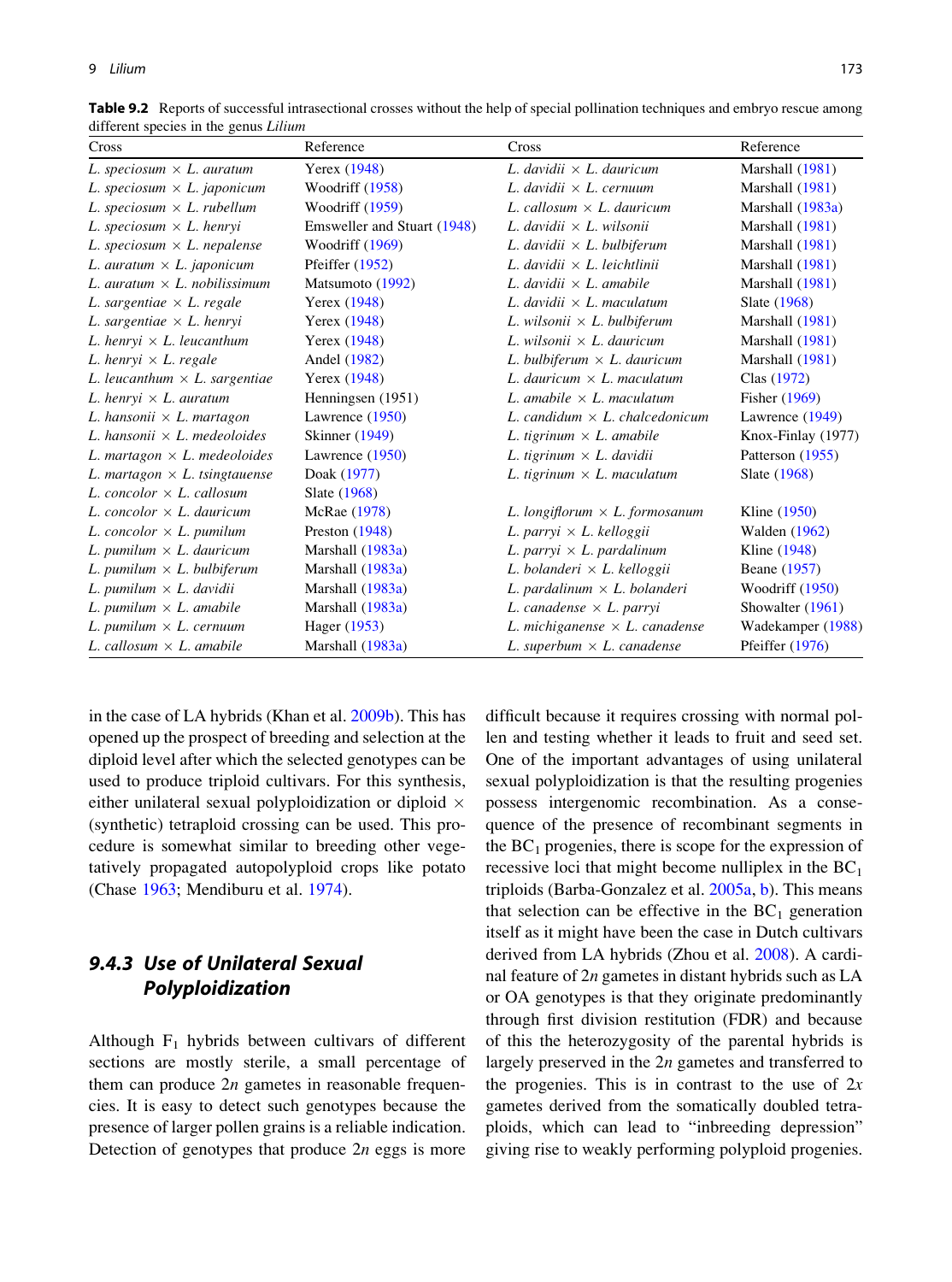The important advantages of using 2n gametes are that they help to overcome the  $F_1$  hybrid sterility, transfer hybrid vigor, facilitate intergenomic recombination, and directly give rise to triploid progenies that are preferred for cultivar selection.

### 9.4.4 Bilateral Sexual Polyploidization

As was pointed out earlier, only very few genotypes of  $F_1$  Lilium hybrids produce either  $2n$  pollen or  $2n$  eggs in reasonable frequencies but none of the genotypes that have been examined so far produce both types of 2n gametes in appreciable frequencies. Therefore, it has never been possible to obtain a tetraploid through the functioning of  $2n$  pollen and  $2n$  egg from the same diploid hybrid parent. However, by using two separate LA hybrids as parents, one donating  $2n$  egg and the other 2n pollen, it has been possible to produce tetraploid progenies (Khan et al. [2010\)](#page-19-0). Such bilateral sexual (tetraploid) progenies have certain advantages for using them as parents in breeding. In the first place, they are expected to be reasonably fertile because of their allotetraploid constitution (LLAA). Secondly, they will not have the drawback of being "permanent hybrids" in which no recombination can occur. On the contrary, because they have originated through  $2n$  gametes, these allotetraploids do possess recombinant segments in some pairs of chromosomes. This means, such genotypes have the potential for segregation of genetic traits that might be present on the distal parts of the crossover segments. Thus, there is scope for selection of sexual tetraploids, which may be repeatedly used as parents in order to produce triploid progenies.

### 9.4.5 Somatic Chromosome Doubling

One of the widely used methods for overcoming the  $F_1$ sterility of distant hybrids was to double the chromosome numbers of such hybrids and produce allopolyploids that are mostly fertile. Chemicals such as colchicine and oryzalin, among others (van Tuyl et al. [1992;](#page-22-0) Barba-Gonzalez et al. [2006a\)](#page-17-0), have been successfully used for this purpose. One of the drawbacks of allopolyploids produced through somatic doubling is that there will not be any intergenomic recombination between the parental genomes due to autosyndetic pairing of chromosomes (Lim et al. [2000a,](#page-19-0) [b\)](#page-19-0). Nevertheless, this method has been successfully used for producing polyploid cultivars of lily. Apart from the use of colchicine or oryzalin, the use of nitrous oxide  $(N_2O)$  for chromosome doubling in the germinal cells has proven to be effective in producing  $2n$  gametes with certain amount of intergenomic recombination (Barba-Gonzalez et al. [2006a,](#page-17-0) [b\)](#page-17-0). This method can be a substitute in order to induce  $2n$  gametes in those genotypes that normally never produce such gametes (or only in very low quantities). The potential of this method must be further evaluated for large-scale application.

So far, lily breeding has been carried out through traditional methods. These approaches are timeconsuming, especially in this crop, because its generation time is about 2–3 years from seed germination to maturity of fruits and seeds. In such situation, it is attractive to apply molecular methods of tagging desirable traits and practice the so-called marker-assisted selection, which might reduce time. In this context, linkage maps have been constructed using amplified fragment length polymorphism (AFLP) and diversity array technology (DArT) markers (Van Heusden et al. [2002](#page-21-0); Khan [2009;](#page-19-0) Shahin et al. [2010\)](#page-21-0). Like in other crops, these molecular methods might be potentially useful in lily as well.

## 9.5 Genomics Resources Developed

Besides morphological or phenotypic resources, few molecular aspects have also been investigated in Lilium. Zhang et al. ([2008\)](#page-22-0) characterized one of the protease inhibitors, a trypsin inhibitor (17 kDa), in the bulb of Lilium brownii. The amino acid sequence of this protease showed similarity to a short fragment of a known trypsin inhibitor from Populus tremula and a putative trypsin inhibitor from Arabidopsis thaliana. Trypsin (protease) inhibitors are quite important compounds due to their role as defense proteins against pests. Another compound "free mannose" has been characterized in L. longiflorum bulbs (Miller [1989](#page-20-0)). Besides the starch, which is known to be the main storage carbohydrate in Lilium, glucomannan has been recorded (Tomoda et al. [1978](#page-21-0)) to comprise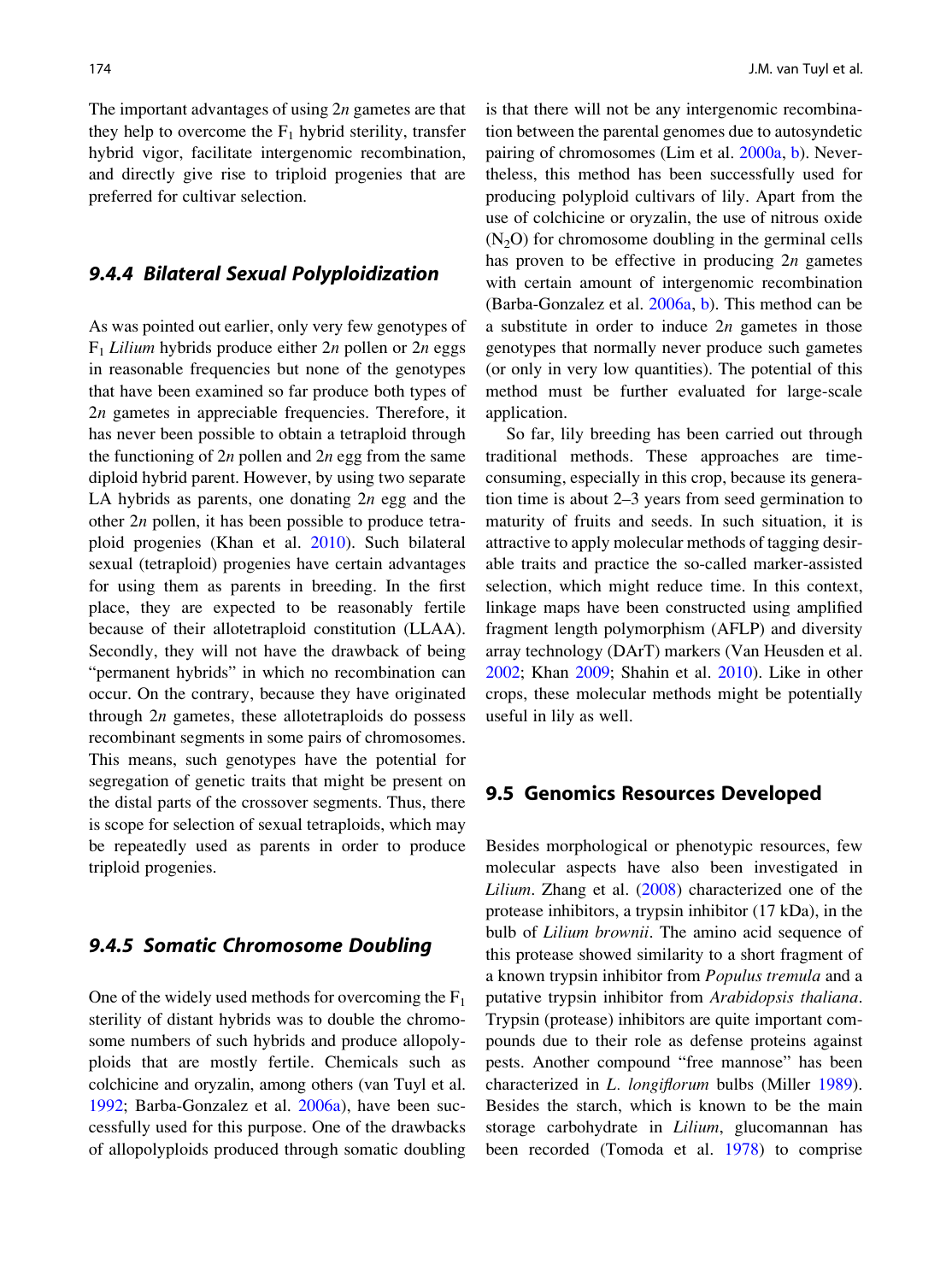about 15% of the carbohydrate in the bulb (Matsuo and Mizuno [1974\)](#page-20-0). This carbohydrate is a watersoluble polysaccharide that is considered as a dietary fiber and used in food as an emulsifier and thickener.

Because the sexual reproduction system is highly important in plants, many studies were carried out in order to understand the complex process of transportation of sperm to egg cell. Kim et al.  $(2003)$  identified a chemotropic molecule "chemocyanins" in lily stigma, which is a small basic protein that shows sequence similarity to plantacyanins, cell wall proteins of unknown function (Nersissian et al. [1998\)](#page-20-0) and that belongs to the ancient phytocyanin family of blue copper proteins (Ryden and Hunt 1993). Genes that encode histone proteins have been reported in male gametic cells within the pollen grain of *L. long*iflorum. Histones are highly conserved throughout the evolution and are encoded by multigene families (Xu et al. [1999](#page-22-0)). H3 and H2B have been identified as potential tissue-specific histones in the generative cell of lily (Ueda and Tanaka [1995\)](#page-21-0). Later on Xu et al. ([1999](#page-22-0)) isolated and characterized gcH2A and gcH3 histone genes from a cDNA library of Lilium generative cells. These two genes are expressed specifically in the generative cell but not in microspores undergoing pollen mitosis I or in other dividing cells of Lilium somatic tissue (Xu et al. [1999](#page-22-0)). Other three core histones were specifically expressed in the generative cell of lily: gH2A, gH2B and gH3, which had been proposed to be specific core histones that contribute to chromatin condensation of male gametes or to chromatin remodeling, and resulted in the repression of gene expression in male gametes (Ueda et al. [2000](#page-21-0), 2005). Expressed sequence tags (ESTs) of the generative cells were constructed from L. longiflorum with an aim to detect gametophyte-specific genes. About 886 ESTs were generated and clustered into 637 unique ESTs of which 70% showed significant similarity to *Arabidopsis* genes with known function. Among these, 129 ESTs showed significant similarity to male gametophyte-specific transcripts, and 55 ESTs appeared to have significant hits in both maize sperm cell ESTs and Arabidopsis male gametophytespecific genes, suggesting that these genes are common across different plant species (Okada et al. [2006](#page-20-0)). The expression of 83% of the generative-cell genes was up-regulated in generative cells, which suggests their specialized function (Okada et al. [2007](#page-20-0)).

Lily (*L. longiflorum*) pollen tube contains two exo- $\beta$ -glucanases, i.e., *LP-ExoI* and *LP-ExoII*, secreted into its cell walls. These two exhibited over 80% similarity to each other. LP-ExoI transcripts were abundant in pollen grains. However, LP-ExoII transcripts found in all lily tissues were tested. In addition, it has been suggested that  $1,3:1,4$ - $\beta$ -glucan was present in lily pollen tubes. LP-ExoI and LP-ExoII may be involved in the regulation of pollen tube elongation by hydrolyzing callose and  $1,3:1,4$ - $\beta$ -glucan within pollen tube walls (Takeda et al. [2004](#page-21-0)).

The mature pollen of L. *longiflorum* has stable oil bodies that contain a protein of 18 kDa, which is accumulated massively in the late stages of pollen maturation. Immunological and sequence analysis suggest that it is a putative oleosin that represents a distinct class in comparison with oleosins found in seed oil bodies and tapetum (Jiang et al. [2007](#page-19-0)).

Many physiological processes in plant cells are highly correlated with actin cytoskeleton, such as the elongation of pollen tubes tips. The dynamic of actin cytoskeleton Rop1Ps and its importance for pollen tube elongation characteristics in *L. davidii* were investigated and have been shown by Zhao and Ren ([2006\)](#page-22-0). Many compounds were detected in the pollen including ABP29, LlLIM1, and LLA23. Lilium ACTIN BINDING PROTEIN29 (ABP29, 29 kDa) is the smallest identified member of the villin/gelsolin/ fragmin superfamily, and it is a splicing variant of Lilium villin that plays important roles in remodeling of the actin cytoskeleton (Xiang et al. [2007\)](#page-22-0). LlLIM1, also an actin-binding protein (ABPs), was identified in L. longiflorum pollen. It plays an important role in regulating the actin microfilaments, which is essential for polar cell tip growth (Wang et al. [2008](#page-22-0)). LLA23 is an abscisic acid-, stress-, and ripening-induced protein, which was isolated from *L. longiflorum* pollen. It was shown that LLA23 protein plays an important role against drought. This protein mediates stressresponsive ABA signaling under elevated salt concentration or dehydration (Yang et al. [2005](#page-22-0)).

MADS box genes consist of three major groups: A, B and C, and a number of functional genes have been investigated in lily. LMADS1 is homologous to the Arabidopsis AP3 gene and was cloned and characterized from *L. longiflorum*. The messenger RNA of this gene was detected in the petals and stamens only, suggesting that this gene is possibly post-transcriptionally regulated in lily (Tzeng and Yang [2001](#page-21-0)).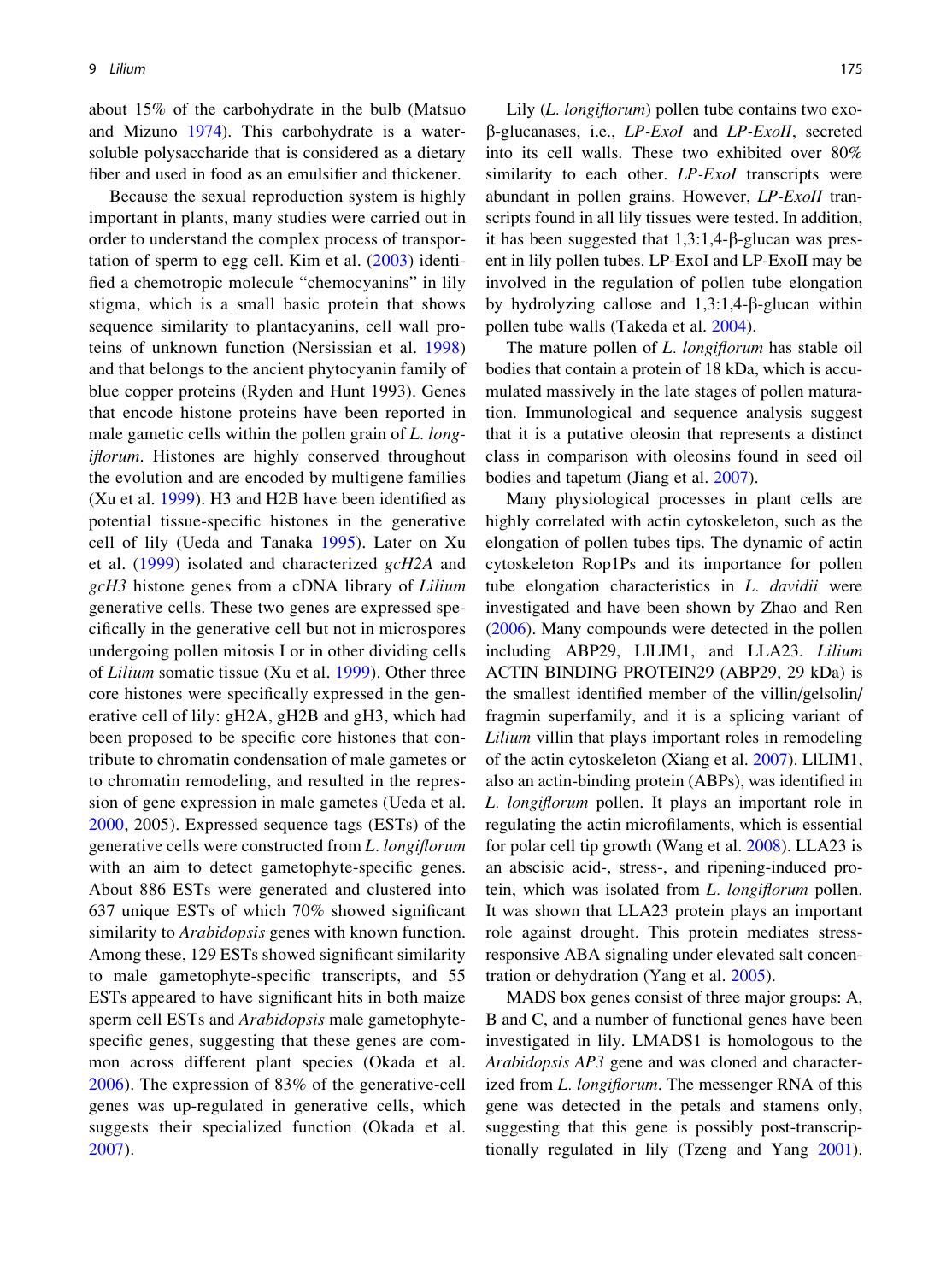Two other MADS box genes (LMADS2 and EgMADS1) characterized in L. longiflorum showed expression in the carpel, mainly in ovules and partly in style tissues, whereas they were absent from other flower organs or vegetative leaves (Tzeng et al. [2002](#page-21-0)). LMADS3 and LMADS4 are two AGL2-like MADSbox genes also characterized in L. longiflorum and their expression was detected in the inflorescence meristem and floral buds at different developmental stages and in all four whorls of the flower organ. However, LMADS4 was also expressed in vegetative leaf and in the inflorescence stem (Tzeng et al. [2003](#page-21-0)). LMADS5, LMADS6, and LMADS7 have been isolated and characterized from L. longiflorum (Chen et al. [2008\)](#page-18-0). The expression of these three genes was similar, and their RNAs were detected in vegetative stem and inflorescence meristem. LMADS5 showed highsequence similarity to oil palm (Elaeis guineensis) EgSQUA3, and LMADS7 is more close to an orchid gene DOMADS2 (Chen et al. [2008](#page-18-0)).

Very little sequence information is available for Lilium. Some regions of Lilium's chloroplast DNA (trnT–trnL, trnL–trnF, and atpB–rbcL) have been sequenced. These sequences were used to study the phylogenic relationships among different cultivars of the Lilium and Archelirion sections (Nishikawa et al. [2002\)](#page-20-0). Besides that, Sentry and Smyth [\(1989](#page-21-0)) characterized a 9.35 kb transposable element with 2.4 kb long terminal repeats (LTRs) from L. henryi).

In near future, a considerable amount of DNA sequences will be available as they are currently regenerated for genetic mapping purposes.

### 9.6 Domestication History of Lilium

Lilium has a long history of cultivation. Madonna lily (L. candidum) and Tiger lily (L. tigrinum) are believed to be the oldest domesticated floral species. The artistic and botanical evidences suggested that the wild Madonna lily (L. candidum) had become a garden plant during the Late Minoan period. However, little is known where and when a garden Madonna lily became sterile and vegetatively propagated by man and consequently a domesticated plant (Negbi and Negbi [2000\)](#page-20-0). L. candidum most likely originated from the Middle Orient and the first record on cultivation of this species dates back to 3000 BC. Probably during the Iron Age, the Madonna lily was introduced into Egypt by Greek colonists. In southern Europe, the Madonna lily was introduced by the Romans and until the middle of the fifteenth century this was the only cultivated species in European gardens, but by the end of the sixteenth century other European species were introduced, e.g., Orange lily (L. bulbiferum L.) (Pelkonen et al. [2007](#page-20-0)) or in the Netherlands the so-called rye lily (Bos [1993\)](#page-18-0). During the seventeenth and eighteenth centuries, L. canadense and L. speciosum were introduced into European gardens from North America and Asia (Woodcock and Stearn [1950](#page-22-0)). China is considered as a second center of origin of domesticated lilies. L. tigrinum is believed to be cultivated in China since ancient times (Haw [1986](#page-18-0)).

## 9.6.1 Lilium as Traditional Medicinal Plant Species

In the Middle Orient and eastern Asia, various lily species have been widely used as important medicinal plants for more than 2,000 years. In "The Canon of Medicine" (980–1037 AD), the bulbs, leaves and oil of the flowers of L. candidum have been suggested to be useful for curing injures, burns, and inflammation (Avicena 980–1037 AD after Farsam et al. [2003](#page-18-0)). In China, the history of cultivation of lily for medicinal purposes can be traced back to the Han dynasty (202 BC–220 AD). One of the oldest Chinese medical books, jin kui yao lue, described that lilies were prescribed for such diseases as chronic coughing, for certain blood disorders and against sleeplessness (Zhang Zhongjing and Xiwen 1995). According to Chinese herbal records, the bulbs of L. dauricum, L. pumilum, L. longiflorum, and L. brownie var. colchesteri have been used as a medical material (Mimaki et al. [1992\)](#page-20-0) where the later has been prescribed as an antitussive and sedative (Lin et al. [2003\)](#page-19-0).

The fresh and dried bulbs of L. candidum have been suggested to be useful in gynecological disorders, ulcer problems, burns, injuries, and may be used as a diuretic (Gruenwald [2000\)](#page-18-0). Furthermore, the bulbs of several other Lilium species exhibited a wide spectrum of biological activities (Duke [2002](#page-18-0)).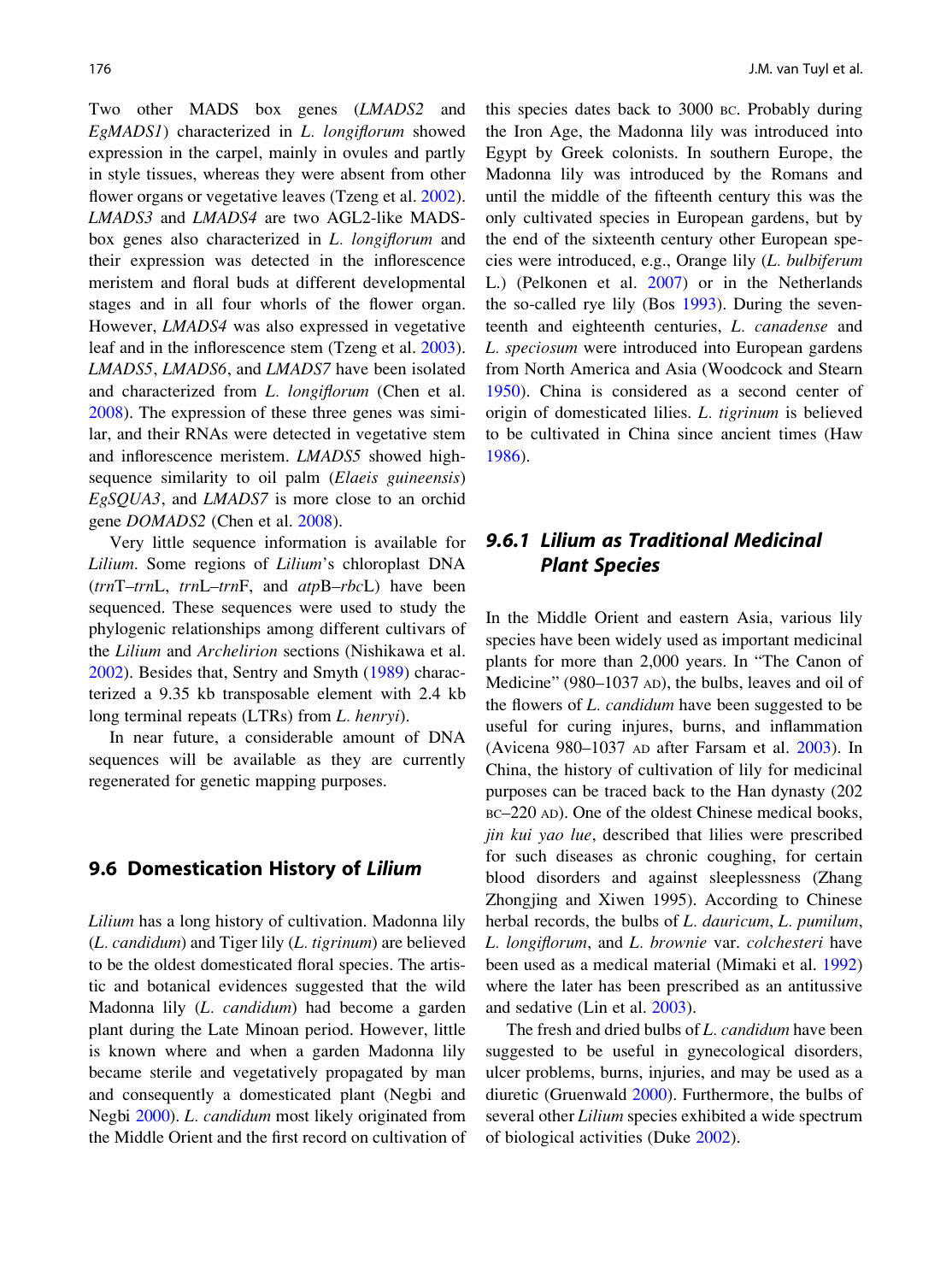### 9.6.2 Lily as Human Food

Some lily species have a long history of being used as a food ingredient. The bulbs of L. brownie, L. pumilum, and L. tigrinum were already collected as vegetables around 900–960 AD in China (Zhao et al. [1996\)](#page-22-0).

Nowadays, there are two main cultivation centers for vegetable lilies in China: Yixing of Jiangsu Province and Lanzhou of Gansu Province. Beside China, the bulbs of L. tigrinum, L. pumilum, L. candidum, and L. brownii are grown for food purposes on a large scale in Japan, Korea, and Vietnam (Simoons [1991](#page-21-0); Chau and Wu [2006\)](#page-18-0). Lily bulbs may be dried, eaten fresh, baked, made into soup, or processed to extract starch (Simoons [1991\)](#page-21-0). Similarly, native Americans used the bulbs of many species of Lilium for food. The Cherokee made flour from L. canadense during famine whereas in Saskatchewan, the Cree dried the bulbs scales of L. philadelphicum as snack.

### 9.6.3 Chemical Composition

Numerous investigations have been carried out on chemical constituents of lily species (Mimaki and Sashida [1990;](#page-20-0) Mimaki et al. [1992](#page-20-0); Nakamura et al. [1993](#page-20-0); Farsam et al. [2003;](#page-18-0) Eisenreichová et al. [2004\)](#page-18-0). Lilium have turned out to be a rich source of steroidal compounds, such as steroidal saponins (Eisenreichová et al. [2004\)](#page-18-0), steroidal glycosides (Mimaki et al. [1992](#page-20-0)), and steroidal alkaloids (Mimaki and Sashida [1990](#page-20-0)). Steroidal saponins have been extracted mainly from bulbs, e.g., of *L. candidum* (Haladová et al. [1998](#page-18-0)), L. brownii (Mimaki and Sashida [1990\)](#page-20-0) and L. speciosum  $\times$  L. nobilissimum "Star Gazer" (Nakamura et al. [1993\)](#page-20-0), as well as from flowers of L. candidum (Haladová et al.  $1998$ ) and from flowers and corm of L. ledebourii (Farsam et al. [2003](#page-18-0)). Furthermore, phenolic constituents have been isolated, e.g., from fresh bulbs of L. brownii (Mimaki and Sashida [1990\)](#page-20-0) and L. pumilum (syn. L. tenuifolium, Mimaki et al. [1989](#page-20-0)). In flowers and leaves of numerous Lilium species, the presence of flavonoids such as kaempferol, quercetin and isorhamnetin was confirmed (Skrzypczakova [1967\)](#page-21-0). The dried bulbs of L. tigrinum are rich in calories, iron, and ascorbic acid (Simoons [1991\)](#page-21-0).

The bulbs of some *Lilium* species exhibited different biological activities, e.g., the extract from L. brownie var. colchesteri showed the inhibitory effect on monoamine oxidases (MAOs) (Lin et al. [2003](#page-19-0)). Ethanolic extracts of L. candidum L. were found to express antifungal and antiyeast activity (Eisenreichová et al. [2004\)](#page-18-0). Some of the saponins present in the bulbs of this species can inhibit epidermal carcinogenesis promoter activity (Vachlkov et al. [2000](#page-21-0)).

## 9.7 Recommendations for Future Actions

Normally, all crop plants have the threat of pests and diseases. This includes the commercially grown ornamental plants as well. But in recent years, there is a new threat. This is the implementation of laws against the use of protective chemicals that will be harmful for the environment. When such laws are rigidly implemented, it can seriously affect the cultivation of ornamental crops. This means, in addition to all other horticultural traits, breeders will have to make serious efforts to introduce disease resistances into new cultivars of lily if it has to survive as a crop. Fortunately, the genus Lilium includes about 100 species that are distributed widely in the northern hemisphere extending up to some tropical areas as well. This indicates that there might be scope to discover more useful genetic variation than hitherto has been done. Keeping this in mind, the following lines of work may be contemplated for the future: (1) more in-depth screening of wild germplasm for (partial) disease resistance; (2) interspecific hybridization; (3) screening for haploid and 2n gametes in distant hybrids; (4) perfecting methods for polyploidization; and (5) development of molecular linkage maps and tagging of useful traits.

- 1. The diversity within and between wild species and the current cultivated assortment is very large and for many (disease) traits not fully explored leaving significant perspective for crop improvement under current and new culture conditions.
- 2. The importance of creating new breeding material through interspecific hybridization cannot be overemphasized. Fortunately, methods for producing hybrids between distantly related species have been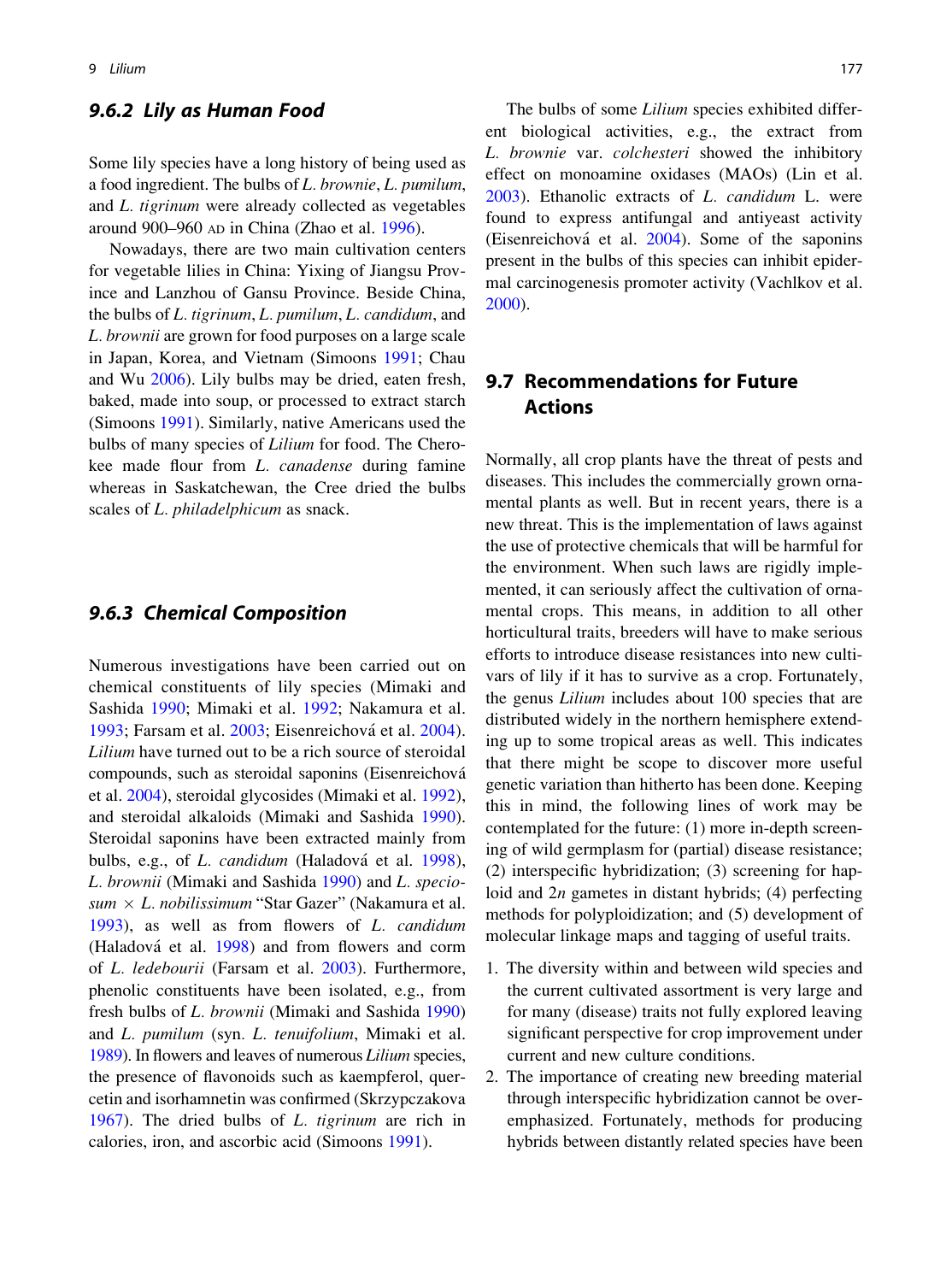<span id="page-17-0"></span>well developed and fairly successful in lily (Van Tuyl et al. [1991](#page-22-0), [2000;](#page-22-0) Van Tuyl and De Jeu [1997](#page-22-0)). Besides the three important hybrids of groups of lily, viz., Longiflorum, Asiatic and Oriental, it might be desirable to extend to other groups as well and pay attention to the use of wild species of other sections that might possess disease resistances and other desirable traits.

- 3. Based on the experience gained from LA hybrids, it is apparent that distant hybrids can produce normal haploid gametes in spite of their genome differentiation. This certainly depends on the genotypes of the parents. Once such genotypes are identified, the benefits can be highly rewarding because it can open up the way for breeding at the diploid level and by using them for producing polyploids of desired level, i.e., triploids. Besides haploid gametes, it might be worthwhile to screen for genotypes that produce  $2n$  gametes. This is because, as in numerous other ornamental plants (Van Tuyl et al. [2002](#page-22-0)), polyploid cultivars in lily will be the most successful ones.
- 4. Not all distant  $F_1$  hybrids might be able to produce genotypes with 2n gametes. In such cases, it might be desirable to use traditional methods or preferably, through the use of nitrous oxide treatment, to restore fertility. But this later method may have to be refined further so as the results of the treatment will become more predictable.
- 5. It is imperative that molecular genetic maps might be potentially useful in breeding. At present, however, none of the molecular markers are assigned to chromosomes as yet and the number of linkage groups exceed the basic chromosome number (i.e.,  $x = 12$ ). In this context, the cytological maps of the three genomes of lily cultivars (Khan et al. [2009a\)](#page-19-0) might be useful for assigning linkage groups to the respective chromosomes. Regardless of the availability of general high-quality linkage maps, however, it might be useful to develop markers to tag useful quantitative traits and increase the efficiency of selection in breeding. The use of sequences of the lily genome will become important in the near future for the construction of genetic maps, which are needed for molecular marker-assisted breeding (P Arens and JM van Tuyl, unpublished results).

## References

- Andel HO (1982) The French connection. Lily Yearb North Am Lily Soc 35:58–59
- Anurag D (2007) Exploring Lilium polyphyllum in Uttarakhand, India. Lily Yearb North Am Lily Soc 60:79–82
- Arzate-Fernandez AM, Nakazaki T, Tanisaka T (2006) Production of diploid and triploid interspecific hybrids between Lilium concolor and L. longiflorum by in vitro ovary slice culture. Plant Breed 117:479–484
- Asano Y (1980) Studies on crosses between distantly related species of Lilies. VI. Pollen-tube growth in interspecific crosses on Lilium longiflorum (I). J Jpn Soc Hortic Sci 49: 392–396
- Asano Y (1982) Overcoming interspecific hybrid sterility in Lilium. J Jpn Soc Hortic Sci 51:75–81
- Asano Y, Myodo H (1977a) Studies on crosses between distantly related species of Lilies I. For the interstylar pollination technique. J Jpn Soc Hortic Sci 46:59–65
- Asano Y, Myodo H (1977b) Studies on crosses between distantly related species of Lilies II. The culture of immature hybrid embryos. J Jpn Soc Hortic Sci 46:267–273
- Asano Y, Myodo H (1980) Lily hybrids newly obtained by the technique combining cut-style pollination with embryo culture (II). Lily Yearb North Am Lily Soc 33:7–13
- Baker JG (1871) A New Synopsis of all the Known Lilies. Gard Chron and Agric Gaz 31:104, 201, 479, 708, 903, 1164, 1651. 1871
- Barba-Gonzalez R, Lim K-B, Ramanna MS, Visser RGF, Van Tuyl JM (2005a) Occurrence of  $2n$  gametes in the  $F_1$  hybrids of Oriental  $\times$  Asiatic lilies (*Lilium*): relevance to intergenomic recombination and backcrossing. Euphytica 143: 67–73
- Barba-Gonzalez R, Ramanna MS, Visser RGF, Van Tuyl JM (2005b) Intergenomic recombination in the  $F_1$  hybrids of Oriental  $\times$  Asiatic lily hybrids (*Lilium*) and its significance for genetic variation in the BC1 progenies as revealed by GISH and FISH. Genome 48:884–894
- Barba-Gonzalez R, Miller CT, Ramanna MS, Van Tuyl JM (2006a) Nitrous oxide (N<sub>2</sub>O) induces  $2n$  gametes in sterile  $F_1$  hybrids between Oriental  $\times$  Asiatic lily (Lilium) hybrids and leads to intergenomic recombination. Euphytica 148: 303–309
- Barba-Gonzalez R, Miller CT, Ramanna MS, Van Tuyl JM (2006b) Induction of  $2n$  gametes for overcoming  $F_1$ -sterility in lily and tulip. Acta Hortic 714:99–106
- Barba-Gonzalez R, Lim K-B, Zhou S, Ramanna MS, Van Tuyl JM (2008) Interspecific hybridization in lily: the use of  $2n$ gametes in interspecific lily hybrids. In: Teixeira da Silva JA (ed) Floriculture, ornamental and plant biotechnology. Advances and topical issues, vol V. Global Science Books, Isleworth, UK, pp 138–145
- Beane L (1957) Natural hybrids on the pacific coast. Lily Yearb North Am Lily Soc 10:56–57
- Beattie DJ, White JW (1993) Lilium-hybrids and species. In: De Hertogh AA, Le Nard M (eds) The physiology of flower bulbs. Amsterdam, Netherlands, pp 423–454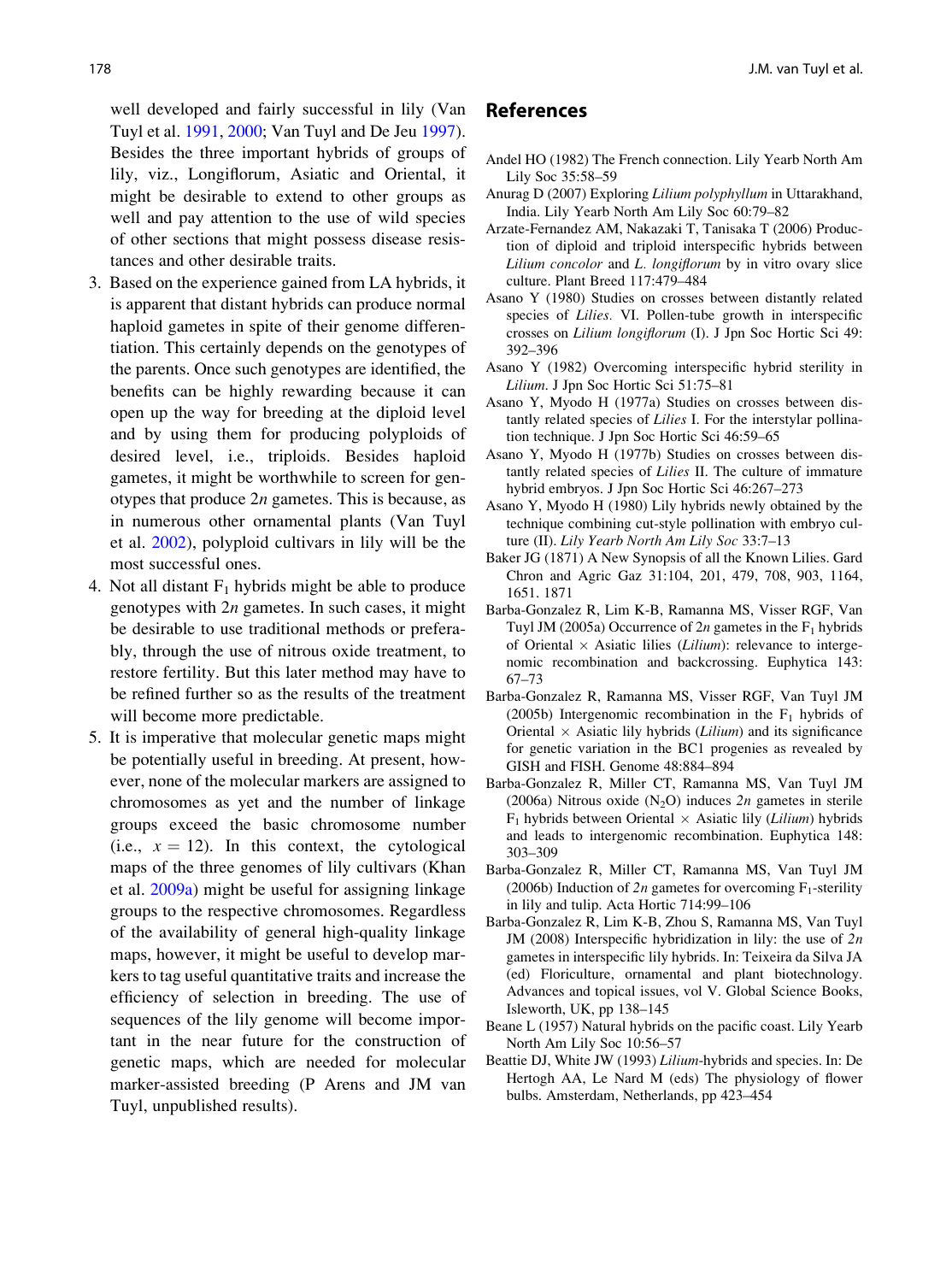- <span id="page-18-0"></span>Bennett MD (1972) Nuclear DNA content and minimum generation time in herbaceous plants. Proc R Soc Lond Ser B Biol Sci 181:109–135
- Bennett MD, Smith JB (1976) Nuclear DNA amounts in Angiosperms. Phil Trans R Soc Lond B 274:227–274
- Bennett MD, Stern H (1975) The time and duration of female meiosis in Lilium. Proc R Soc Lond B 188:459–475
- Bino RJ, Janssen MG, Franken J, De Vries J (1989) Enhanced seed development in the interspecific cross Allium cepa  $\times$ A. sphaerocephalon trough ovary culture. Plant Cell Tiss Org Cult 16:135–142
- Bonnier FJM, Van Tuyl JM (1997) Long term in vitro storage of lily: effects of temperature and concentration of nutrients and sucrose. Plant Cell Tiss Org Cult 49:81–87
- Bonnier FJM, Keller J, Van Tuyl JM (1992) Conductivity and potassium leakage as indicators for viability of vegetative material of lily, onion and tulip. Acta Hortic 325:643–648
- Bonnier FJM, Keurentjes J, Van Tuyl JM (1994) Ion leakage as a criterion for viability of lily bulb scales after storage at  $-2$ °C for 0.5, 1.5 and 2.5 years. HortScience 29:1332–1334
- Bonnier FJM, Jansen RC, Van Tuyl JM (1996) Long term lily scale bulblet storage: effects of temperature and storage in polyethylene bags. Ann Appl Biol 129:161–169
- Bonnier FJM, Hoekstra FA, De Vos CHR, Van Tuyl JM (1997) Viability loss and oxidative stress in lily bulbs during longterm cold storage. Plant Sci 122:133–140
- Boontjes J (1983) The use of freezing and the danger of freezing damage for long-term storage of lily bulbs. Bulb Research Centre, Lisse, Report no 53 (in Dutch), 10 p
- Bos F (1993) Lilium bulbiferum spp. croceum (Chaix) Arcang. The Orange lily in the Netherlands and northern Germany. Kew Mag 10(4):190–197
- Bouman H, De Klerk GJ (1990) Cryopreservation of lily meristems. Acta Hortic 266:331–336
- Brown SW, Zohary D (1955) The relationship of chiasmata and crossing over in Lilium formosanum. Genetics 40(6): 870–873
- Buitendijk JH, Ramanna MS, Jacobsen E (1992) Micropropagation ability: towards a selection criterion in Alstroemeria breeding. Acta Hortic 325:493–498
- Buitendijk JH, Pinsonneaux N, Van Donk AC, Ramanna MS, Van Lammeren AAM (1995) Embryo rescue by half-ovule culture for the production of interspecific hybrids in Alstoemeria. Sci Hortic 64:65–75
- Chase SS (1963) Androgenesis its use for transfer of maize cytoplasm. J Hered 54:152–158
- Chau CF, Wu SH (2006) The development of regulation of Chinese herbal medicine for both medicinal and food uses. Trend Food Sci Technol 17:313–323
- Chen M-K, Lin IC, Yang C-H (2008) Functional analysis of three lily (Lilium longiflorum) APETALA1-like MADS box genes in regulating floral transition and formation. Plant Cell Physiol 49:704–717
- Clas RPH (1972) Hybridizing notes on ester bunny, scamp, pussycat, orchid queen seedlings. Lily Yearb North Am Lily Soc 25:33–43
- Comber HF (1949) A new classification of genus Lilium. Lily Yearb R Hortic Soc 13:86–105
- Datson PM, Murray BG, Hammett KRW (2006) Pollination systems, hybridization barriers and meiotic chromosome behavior in Nemesia hybrids. Euphytica 151:173–185
- De Jong PC (1974) Some notes on the evolution of lilies. Lily Yearb North Am Soc 27:23–28
- Den Nijs APM, Oost EH (1980) Effect of pollen on pistil-pollen incongruities among species of Cucumis. Euphytica 29: 267–271
- Denis-Peixoto L, Cadic A, Renou JP (2006) Interspecific crosses between Pelargonium  $\times$  hortorum and P. quinquelobatum using embryo rescue and molecular characterization of hybrids by an endogenous chs probe. Plant Breed 116: 177–180
- Doak G (1977) More of those tricky orientals. Lily Yearb North Am Lily Soc 30:61–63
- Doubouzet JG, Arisumi K-I, Etoh T (1994) Studies on the development of new ornamental Allium trough interspecific hybridization III. Hybridization of autumn-flowering species through pull-style pollination, cutflower culture and embryo rescue. Mem Fac Agric Kagoshima Univ 30:35–42
- Duke JA (2002) Handbook of medicinal herbs, 2nd edn. CRS, New York, USA, pp 491, 733, 771
- Eisenreichová E, Haladová M, Mučaji P, Grančai D (2004) The study of constituents of Lilium Candidum L. Acta Fac Pharm Univ Comenianae 51:27–37
- Emsweller SL, Stuart N (1948) Overcoming sterilities in Lilium by the use of growth regulators. Lily Yearb North Am Lily Soc 1:27–30
- Engelmann F (1991) In vitro conservation of tropical plant germplasm – a review. Euphytica 57:227–243
- Farsam H, Amanlou M, Amin G, Nezamivand-Chegini G, Salehi-Surmaghi M, Shafiee A (2003) Anatomical and phytochemical study of Lilium ledebourii (Baker) Boiss, a rare endemic species in Iran. DARU 11(4):164–170
- Fay MF, Chase MW (2000) Modern concepts of Liliaceae, with a focus on the relationships of Fritillaria. Curtis's Bot Mag 17:146–149
- Fedorov A (1969) Chromosome numbers of flowering plants. Nauka, Leningrad, USSR
- Fernandez AM, Nakazaki T, Tanisaka T (1996) Development of diploid and triploid interspecific hybrids between Lilium longiflorum and L. concolor by ovary slice culture. Plant Breed 115:167–171
- Fisher E (1969) Lilies in Wisconsin. Lily Yearb North Am Lily Soc 18:44–45
- Fogwill M (1958) Differences in crossing-over and chromosome size in the sex cells of Lilium and Fritillaria. Chromosoma 9 (1):493–504
- Fox D (1974) The hybrids of West American lilies. Lily Yearb North Am Lily Soc 27:7–12
- Grout WV (1991) Conservation in vitro. Acta Hortic 289: 171–178
- Gruenwald J (2000) PDR for herbal medicines, 2nd edn. Medical economics, New Jersey, USA, 937 p
- Hager FD (1953) Some results from a lily breeding project. Lily Yearb North Am Lily Soc 6:92–93
- Haladová M, Eisenreichová E, Mučaji P, Buděšínský M, Ubik K (1998) Steroidal saponins from Lilium candidum L. Collect Czech Chem Commun 63:205–210
- Halloy S, Gonzalez JA (1993) An inverse relation between frost survival andatmospheric pressure. Arct Alpine Res 25: 117–123
- Haw SG (1986) The lilies of China. B.T. Batsford, London, UK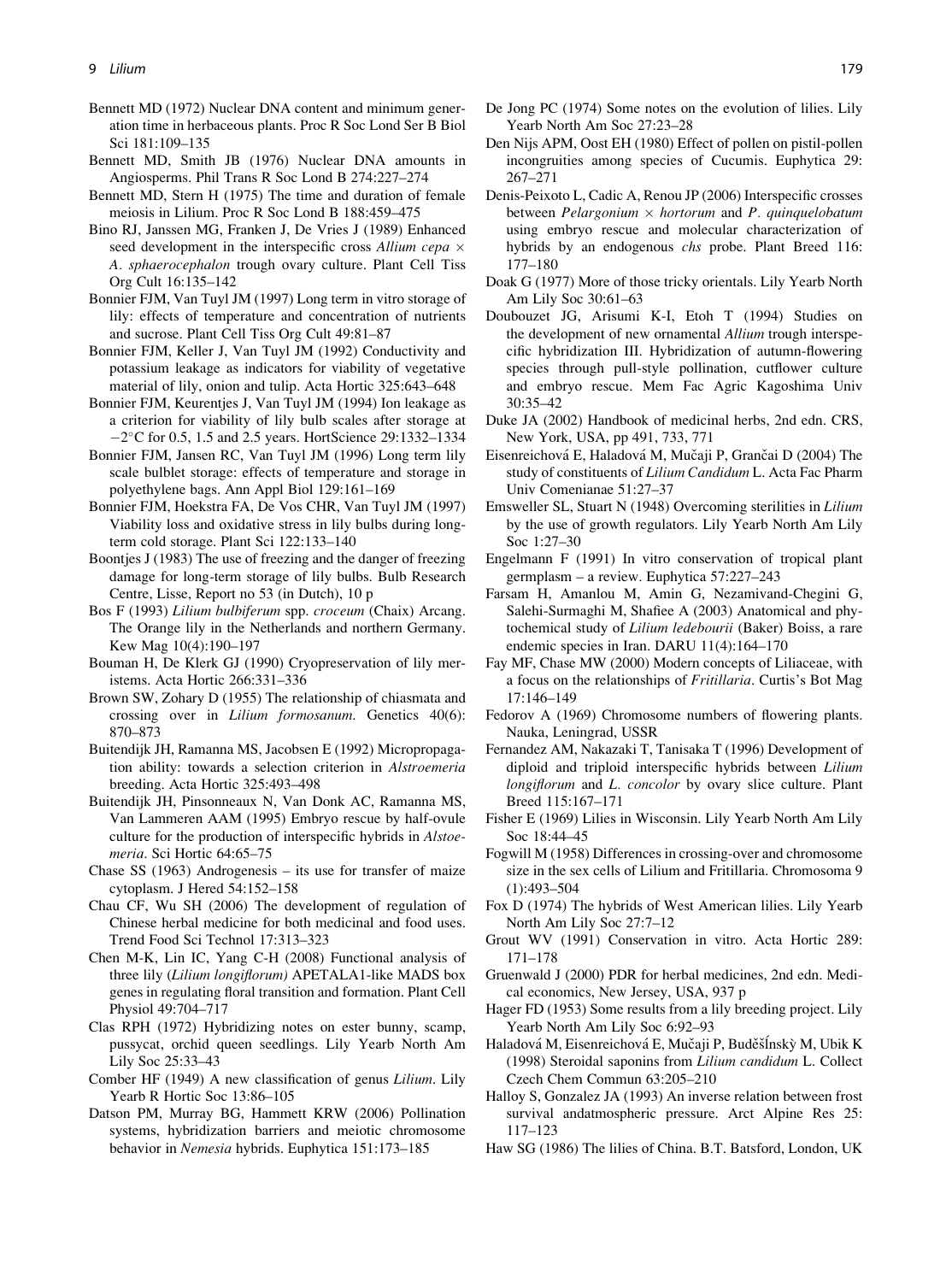- <span id="page-19-0"></span>Hayashi K, Kawano S (2000) Molecular systematics of Lilium and allied genera (Liliaceae): phylogenetic relationships among Lilium and related genera based on the rbcL and matK gene sequence data. Plant Spec Biol 15: 73–93
- Hincha DK (1994) Rapid induction of frost hardiness in spinach seedlings under salt stress. Planta 194:274–278
- Henningsen N (1951) Growing lilies in Chicago, Illinois. NALS yearbook 4:22–23
- Holm PB (1976) The C and Q banding patterns of the chromosomes of Lilium longiflorum (Thunb.). Carlsberg Res Commun 41(5):217–224
- Jiang PL, Wang CS, Hsu CM, Jauh GY, Tzen JT (2007) Stable oil bodies sheltered by a unique oleosin in lily pollen. Plant Cell Physiol 48:812–821
- Kanoh K, Hayashi M, Serizawa Y, Konishi T (1988) Production of interspecific hybrids between Lilium longiflorum and L. elegance by ovary slice culture. Jpn J Breed 38: 278–282
- Karlov GI, Khrustaleva LI, Lim KB, Van Tuyl JM (1999) Homoeologous recombination in 2n-gamete producing interspecific hybrids of *Lilium* (Liliaceae) studied by genomic in situ hybridization (GISH). Genome 42:681–686
- Kato J, Ishikawa R, Mii M (2001) Different genomic combinations in inter-section hybrids obtained from the crosses between Primula sieboldii (Section Cortusoides) and P. obconica (Section Obconicolisteri) by the embryo rescue technique. Theor Appl Genet 102:1129–1135
- Khan N (2009) A molecular cytogenetic study of intergenomic recombination and introgression of chromosomal segments in lilies (Lilium). PhD Thesis, Wageningen University, Netherlands 121 p
- Khan N, Barba-Gonzalez R, Ramanna MS, Visser RGF, Van Tuyl JM (2009a) Construction of chromosomal recombination maps of three genomes of lilies (Lilium) based on GISH analysis. Genome 52:238–251
- Khan N, Zhou S, Ramanna MS, Arens P, Herrera J, Visser RGF, Van Tuyl JM (2009b) Potential for analytic breeding in allopolyploids: an illustration from Longiflorum  $\times$  Asiatic hybrid lilies (Lilium). Euphytica 166:399–409
- Khan N, Barba-Gonzalez R, Ramanna MS, Arens P, Visser RGF, Van Tuyl JM (2010) Relevance of unilateral and bilateral sexual polyploidization in relation to intergenomic recombination and introgression in Lilium species hybrids. Euphytica 171:157–173
- Kim S, Mollet J-C, Dong J, Zhang K, Park S-Y, Lord EM (2003) Chemocyanin, a small basic protein from the lily stigma, induces pollen tube chemotropism. Proc Natl Acad Sci USA 100:16125–16130
- Kim JW, Kyung HY, Choi YS, Lee JK, Hiramatsu M, Okubo H (2006) Geographic distribution of triploid Lilium lancifolium of South Korea. J Fac Agric Kyushu Univ 51:239–243
- Kline EL (1948) Yellow variants of Bellingham hybrids. Lily Yearb North Am Lily Soc 1:37–38
- Kline EL (1950) Lilium nobilissimum: some notes on its culture and propagation. Lily Yearb North Am Lily Soc 3:79–81
- Knox-Finlay MW (1977) Lilies, Nomocharis, and Notholirions at Keillour. NALS yearbook 30:101–106
- Kongsuwan K, Smyth DR (1977) Q-bands in Lilium and their relationship to C-banded heterochromatin. Chromosoma 60: 169–178
- Lang V, Mantyla E, Welin B, Sundberg B, Palva ET (1994) Alterations in water status, endogenous abscisic acid content, and expression of rab18 gene during the development of freezing tolerance in Arabidopsis thaliana. Plant Physiol 104:1341–1349
- Lawrence GHM (1949) An historical account of Lilium candidum. Lily Yearb North Am Lily Soc 2:42–53
- Lawrence GHM (1950) Lilium martagon and its clan. Lily Yearb North Am Lily Soc 3:56–64
- Leslie AC (1982–2005) The international lily register (including supplements). Royal Horticultural Society of London, London. <http://www.lilyregister.com/>
- Lighty RW (1960) Cytological and interspecific hybridization studies in *Lilium* L. and their significance for classification. PhD Thesis, Cornell University, Ithaca, New York, USA
- Lighty RW (1968) Evolutionary trends in lilies. Lily Yearb North Am Lily Soc 31:40–44
- Lim K-B (2000) Introgression breeding through interspecific polyploidisation in lily: a molecular cytogenetic study. PhD Thesis, Wageningen University, Netherlands, 120 p
- Lim K-B, Van Tuyl JM (2006) Lily, Lilium hybrids. In: Anderson NO (ed) Flower breeding and genetics: issues, challenges and opportunities for the 21st century. Springer, Dordrecht, Netherlands, pp 517–537
- Lim K-B, Chung J-D, Van Kronenburg BCE, Ramanna MS, De Jong JH, Van Tuyl JM (2000a) Introgression of Lilium rubellum Baker chromosomes into L. longiflorum Thunb.: a genome painting study of the F1 hybrid, BC1 and BC2 progenies. Chrom Res 8:119–125
- Lim K-B, Van Tuyl JM, Krustaleva LI, Karlov GI, de Jong JH (2000b) Introgression of interspecific hybrids of lily using genomic in situ hybridization (GISH). Acta Hortic 508: 105–111
- Lim K-B, Ramanna MS, De Jong JH, Jacobsen E, Van Tuyl JM (2001a) Indeterminate meiotic restitution (IMR): a novel type of meiotic nuclear restitution mechanism detected in interspecific lily hybrids by GISH. Theor Appl Genet 103: 219–230
- Lim K-B, Wennekes J, De Jong JH, Jacobsen E, Van Tuyl JM (2001b) Karyotype analysis of Lilium longiflorum and Lilium rubellum by chromosome banding and fluorescence in situ hybridization. Genome 44:911–918
- Lim K-B, Shen T-M, Barba-Gonzalez R, Ramanna MS, Van Tuyl JM (2004) Occurrence of SDR 2n-gametes in Lilium Hybrids. Breed Sci 54:13–18
- Lim K-B, Barba-Gonzalez R, Zhou S, Ramanna MS, van Tuyl JM (2008) Interspecific hybridization in Lily (Lilium): taxonomic and commercial aspects of using species hybrids in breeding. In: Teixeira da Silva JA (ed) Floriculture, ornamental and plant biotechnology. advances and topical issues, vol V. Global Science Books, Isleworth, UK, pp 146–155
- Lin RD, Hou WC, Yen KY, Lee MH (2003) Inhibition of monoamine oxidase B (MAO-B) by Chinese herbal medicines. Phytomedicine 10:650–656
- Mantyla E, Lång V, Palva ET (1995) Role of abscisic acid in drought-induced freezing tolerance, cold acclimation, and accumulation of LT178 and RAB18 proteins in Arabidopsis thaliana. Plant Physiol 107:141–148
- Marasek A, Orlikowska T (2003) Karyology of nine lily genotypes. Acta Biol Craco Ser Bot 45:159–168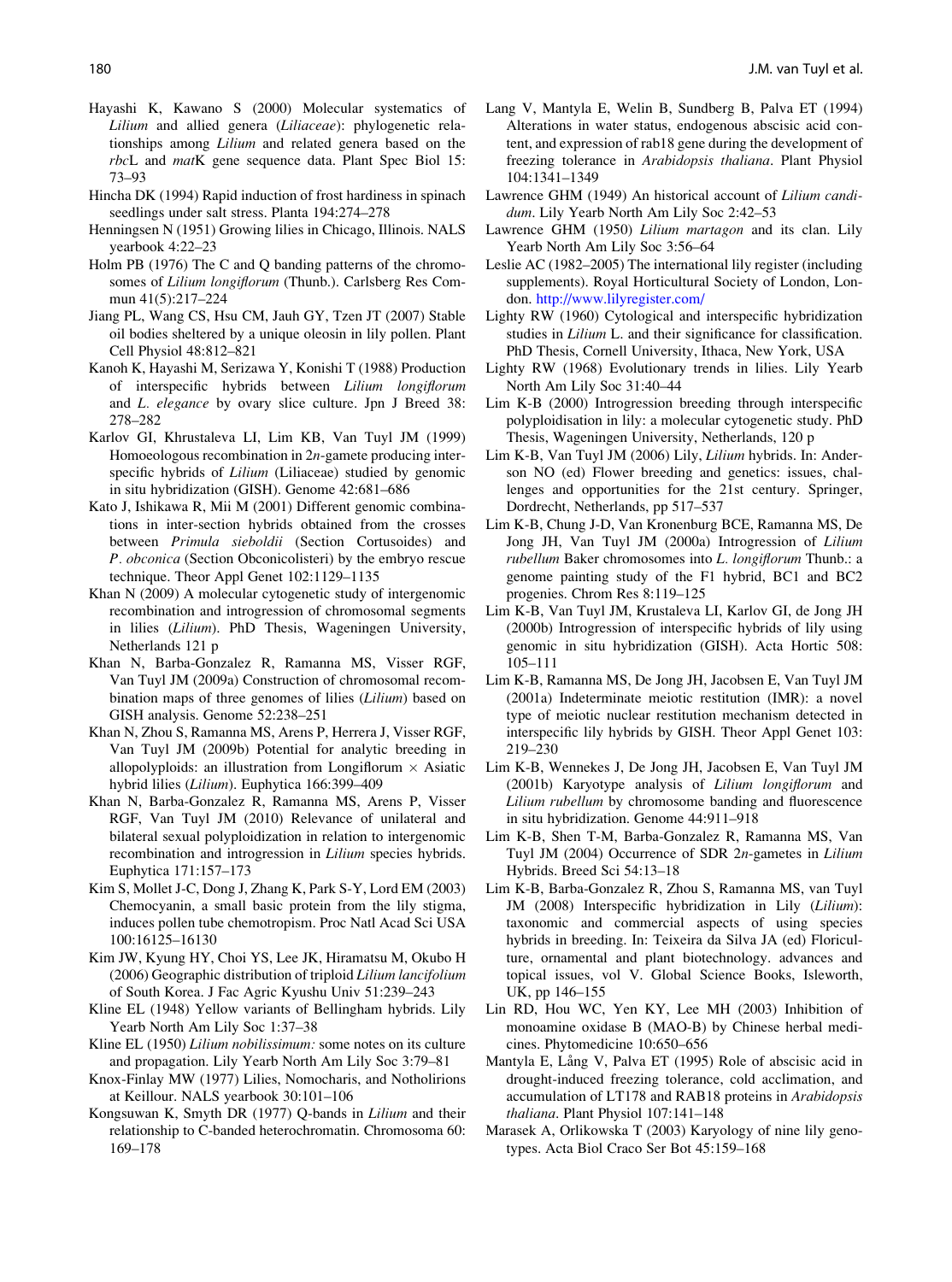- <span id="page-20-0"></span>Marasek A, Hasterok R, Orlikowska T (2004a) The use of chromosomal markers linked with nucleoli organisers for F1 hybrid verification in Lilium. Acta Hortic 651:77–82
- Marasek A, Hasterok R, Wiejacha K, Orlikowska T (2004b) Determination by GISH and FISH of hybrid status in Lilium. Hereditas 140:1–7
- Marasek A, Sliwinska E, Orlikowska T (2005) Cytogenetic analysis of eight lily genotypes. Caryologia 59:359–366
- Marshall LD (1981) The lily species behind today's hybrids: Part one. Lily Yearb North Am Lily Soc 34:47–64
- Marshall LD (1983a) The lily species behind today's hybrids. Part two: small-flowered Asiatic Species. Lily Yearb North Am Lily Soc 36:78–84
- Marshall LD (1983b) The lily species behind today's hybrids. Part three: the gang of five. Lily Yearb North Am Lily Soc 36:85–92
- Matsumoto M (1992) The present situation of commercial cultivation and lily breeding in Japan. Lily Yearb North Am Lily Soc 45:7–12
- Matsumoto T, Sakai A, Yamada K (1995) Cryopreservation of in vitro-grown apical meristems of lily by vitrification. Plant Cell Tiss Org Cult 41:237–241
- Matsuo T, Mizuno T (1974) Changes in the amounts of two kinds of reserve glucose-containing polysaccharides during germination of the Easter lily bulb. Plant Cell Physiol 15: 555–558
- McRae EA (1972) A new venture in oriental lilies. Lily Yearb North Am Lily Soc 25:24–32
- McRae EA (1978) The story of 'Pirate'. Lily Yearb North Am Lily Soc 31:60–64
- McRae EA (1991) Back to a true line. Lily Yearb North Am Lily Soc 44:85–89
- McRae EA (1998) Oriental lily hybrids in lilies; A guide for growers and collectors. Timber, Portland, OR, USA, pp 239–257
- McRae EA, McRae JF (1979) Eight years of adventure in embryo culturing. Lily Yearb North Am Lily Soc 32: 74–81
- McRae EA, McRae JF (1985) Breeding with the coral lily. Lily Yearb North Am Lily Soc 38:49–58
- Mendiburu AO, Peloquin SJ, Mok DWS (1974) Potato breeding with haploids and 2n gametes. In: Kasha KJ (ed) Haploids in higher plants. Guelph University Press, Guelph, Ontario, Canada, pp 249–258
- Miller WB (1989) Identification of free mannose and partial characterization of a inannose-6-phosphate isomerase from Lilium longiflorum bulbs. Physiol Plant 77:123–128
- Mimaki Y, Sashida Y (1990) Steroidal saponins from the bulbs of Lilium brownie. Phytochemistry 29:2261–2271
- Mimaki Y, Sashida Y, Shimomura H (1989) Lipid and steroidal constituents of Lilium auratum var. platyphyllum and L. tenuifolium. Phytochemistry 28:3453–3458
- Mimaki Y, Ishibashi N, Ori K, Sashida Y (1992) Steroidal glycosides from the bulbs of Lilium dauricum. Phytochemistry 31:1753–1758
- Myodo H (1962) Experimental studies on the sterility of some Lilium. species. J Fac Agric Hokkaido Univ 52:71–122
- Myodo H (1975) Successful setting and culture of hybrid embryos between remote specie of the genus Lilium. Lily Yearb North am Lily Soc 30:7–17
- Myodo H, Asano Y (1977) Lily hybrids newly obtained by the technique combining cut-style pollination with embryo culture. Lily Yearb North Am Lily Soc 30:7–17
- Nakamura O, Mimaki Y, Nishino H, Sashida Y (1993) Steroidal saponins from the bulbs of Lilium speciosum x L. nobilissimum 'Star Gazer' and their antitumour-promoter activity. Phytochemistry 36:463–467
- Negbi M, Negbi O (2000) Domestication of ornamental and aromatic plants in the Aegean: the case of the Madonna lily in Sherratt 2000, The Wall Paintings of Thera, vol II. Petros M Nomikos (ed) Proceedings of 1st international symposium, Piraeus, Greece, pp 593–602
- Nersissian AM, Immoos C, Hill MG, Hart PJ, Williams G, Herrmann RG, Valentine JS (1998) Uclacyanins, stellacyanins, and plantacyanins are distinct subfamilies of phytocyanins: plant-specific mononuclear blue copper proteins. Protein Sci 7:1915–1929
- Nishikawa T (2007) Molecular phylogeny of the genus Lilium and its methodical application to other taxon. PhD Thesis, United Graduate School of Agricultural Science, Tokyo University of Agriculture and Technology, 95 pp
- Nishikawa T, Okazaki K, Uchino T, Arakawa K, Nagamine T (1999) A molecular phylogeny of Lilium in the internal transcribed spacer region of nuclear ribosomal DNA. J Mol Evol 49:238–249
- Nishikawa TK, Okazaki K, Nagamine T (2002) Phylogenetic relationships among Lilium auratum Lindley L. auratum var. platyphyllum Baker and L. rubellum Baker based on three spacer regions in chloroplast DNA. Breed Sci 52:207–213
- Noda S (1978) Chromosomes of diploid and triploid forms found in the natural population of tiger lily in Tsushima. Bot Mag Tokyo 91:279–283
- Nomura Y, Kazuma T, Makara K, Nagai T (2002) Interspecific hybridization of autumn-flowering Allium species and the characteristics of the hybrid plants. Sci Hortic 95:223–237
- North C (1994) Reluctant lilies. Lily Yearb North Am Lily Soc 47:70–72
- North C, Wills AB (1969) Inter-specific hybrids of Lilium lankongense Franchet produced by embryo-culture. Euphytica 18:430–434
- Obata Y, Niimi Y, Nakano M, Okazaki K, Miyajima I (2000) Interspecific hybrids between Lilium nobilissimum and L. regale produced via ovules-with placental-tissue culture. Sci Hortic 84:191–204
- Okada T, Bhalla PL, Singh MB (2006) Expressed sequence tag analysis of Lilium longiflorum generative cells. Plant Cell Physiol 47:698–705
- Okada T, Singh M, Bhalla P (2007) Transcriptome profiling of Lilium longiflorum generative cells by cDNA microarray. Plant Cell Rep 26:1045–1052
- Okazaki K, Asano Y, Oosawa K (1994) Interspecific hybrids between Lilium 'Oriental' hybrid and L. 'Asiatic' hybrid produced by embryo culture with revised media. Breed Sci 44:59–64
- Patterson CF (1955) Progress in the development of hardy hybrids in the genus Lilium. Lily Yearb North Am Lily Soc 8:40–51
- Pelkonen VP, Niittyvuopio A, Pirttilä AM, Laine K, Hohtola A (2007) Phylogenetic background of Orange lily (Lilium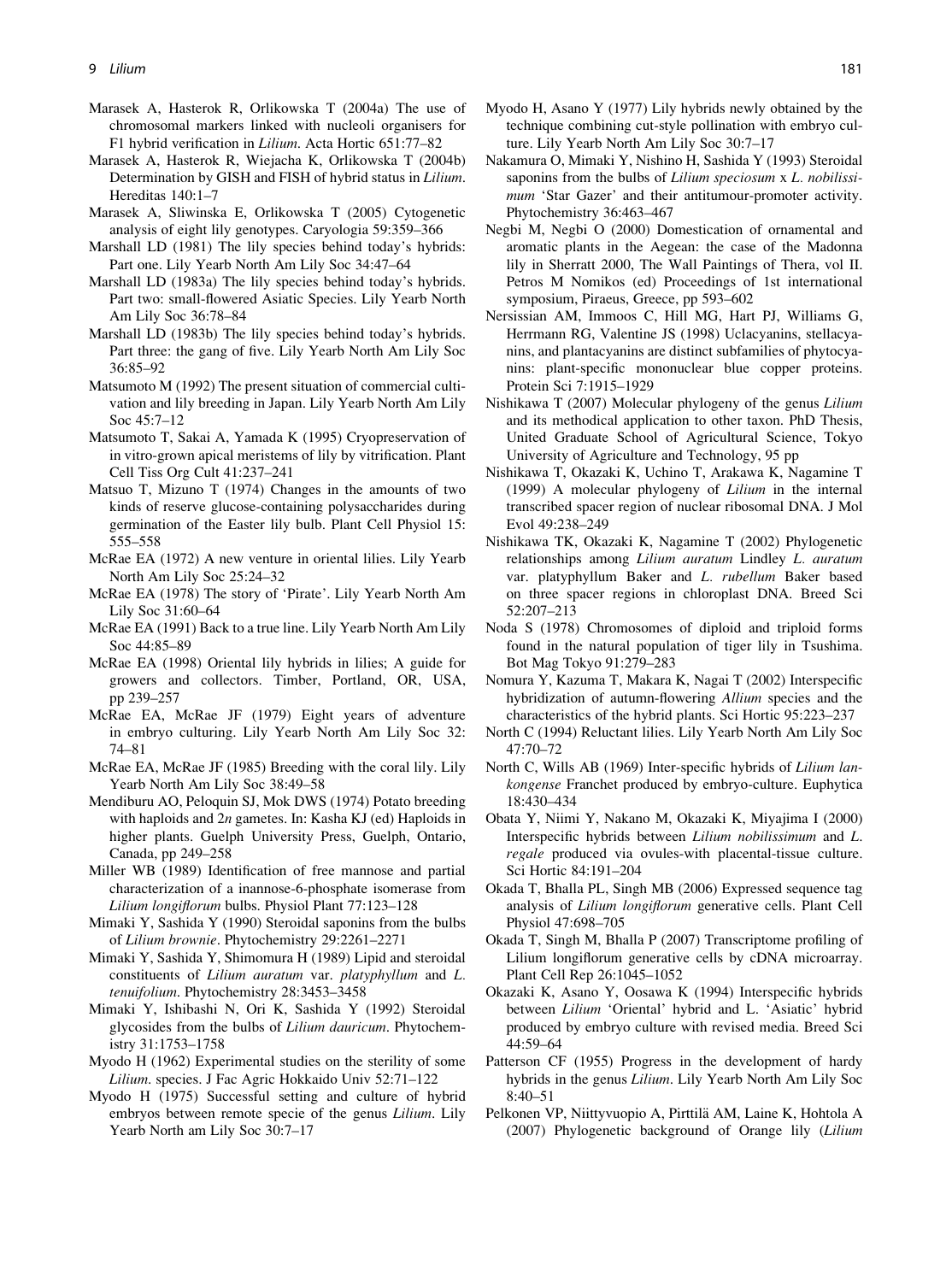<span id="page-21-0"></span>bulbiferum s.l.) cultivars from a genetically isolated environment. Plant Biol 9:534–540

- Pfeiffer NE (1952) Early spring forcing of some lily hybrids. Lily Yearb North Am Lily So 5:107–109
- Pfeiffer NE (1976) Reminscences: my concern with lilies. Lily Yearb North Am Lily Soc 29:24–35
- Preston I (1948) Lilium x tenuicon. Lily Yearb North Am Lily Soc 1:106
- Prince TA, Herner RC, de Hertogh AA (1981) Low oxygen storage of special precooled 'Kees Nelis' and 'Prominence' tulip bulbs. J Am Soc Hortic Sci 106:747–751
- Prince TA, Herner RC, Lee J (1986) Bulb organ changes and influence of temperature on gaseous levels in a modified atmosphere package of precooled tulip bulbs. J Am Soc Hortic Sci 111:900–904
- Robinett J, Robinett G (1991) American west coast species lilies. Lily Yearb North Am Lily Soc 44:27
- Ryden L, Hunt LT (1993) Evolution of protein complexity: The blue coppercontaining oxidases and related proteins. J Mol Evol 36:41–66
- Schenk P (1990) Modern trends in lily breeding. In: Hayward A-F (ed) Lilies and related plants. Supplement of proceedings of 5th international lily conference, London, UK 124, pp 41–49
- Sentry JW, Smyth DR (1989) An element with long terminal repeats and its variant arrangements in the genome of Lilium henryi. Mol Gen Genet 215:349–354
- Shahin A, Arens P, Van Heusden AW, Van Der Linden G, Van Kaauwen M, Khan N, Schouten H, Van De Weg E, Visser R, Van Tuyl JM (2010) Genetic mapping in Lilium: mapping of major genes and QTL for several ornamental traits and disease resistances. Plant Breed 130:372–382. doi:10.1111/ j.1439-0523.2010.01812.x
- Showalter AM (1961) Hybridization of eastern with western American native lilies. Lily Yearb North Am Lily Soc 14: 15–16
- Simoons FJ (1991) Food in China: a cultural and historical inquiry. CRC, Boca Raton, NY, USA, 162 p
- Skinner FL (1949) Lily hybrids originated by F.L. Skinner. Lily Yearb North Am Lily Soc 2:113–114
- Skrzypczakova L (1967) Flavonoids in the family Liliaceae. I. Analysis of glucoside and aglycons. Diss Pharm Pharmacol 19:537–543
- Slate GL (1968) Frank Leith Skinner. Lily Yearb North Am Lily Soc 21:85–87
- Smyth DR (1999) Lilium chromosomes. Lily Yearb North Am Lily Soc 52:66–76
- Smyth DR, Kongsuwan K, Wisudharomn S (1989) A survey of C-band patterns in chromosomes of Lilium (Liliaceae). Plant Syst Evol 163:53–69
- Smyth DR, Kongsuwan K, Wisudharomn S (1991) A survey of C-band patterns in chromosomes of Lilium (Liliaceae). Lily Yearb North Am Lily Soc 44:107–118
- Stewart RN (1943) Occurrence of aneuploids in Lilium. Bot Gaz 105:620–626
- Stewart RN (1947) The morphology of somatic chromosomes in Lilium. Am J Bot 34:9–26
- Straathof TP, van Tuyl JM, Keijzer CJ, Wilms HJ, Kwakkenbos AAM, van Diën MP (1987) Overcoming post-fertilization barriers in Lilium by ovary- and ovule-culture. Plant Cell Incompatibility Newsl 19:69–74
- Takeda H, Yoshikawa T, Lie X-Z, Nakagawa N, Li Y-Q, Sakurai N (2004) Molecular cloning of two exo-{beta} glucanases and their in vivo substrates in the walls of lily pollen tubes. Plant Cell Physiol 45:436–444
- Tomoda M, Satoh N, Ohmori C (1978) Plant mucilages. XIX. isolation and characterization of a mucous polysaccharide, 'lilium-lo-glucomannan', from the bulbs of Lilium longiflorum. Chem Pharm Bull 26:2768–2773
- Towill LE (1988) Genetic considerations for germplasm preservation of clonal materials. HortScience 23:91–95
- Tzeng T-Y, Yang CH (2001) A MADS box gene from lily (Lilium longiflorum) is sufficient to generate dominant negative mutation by interacting with PISTILLATA (PI) in Arabidopsis thaliana. Plant Cell Physiol 42:1156–1168
- Tzeng T-Y, Chen H-Y, Yang C-H (2002) Ectopic expression of carpel-specific MADS Box genes from lily and lisianthus causes similar homeotic conversion of sepal and petal in Arabidopsis. Plant Physiol 130:1827–1836
- Tzeng T-Y, Hsiao CC, Chi P-J, Yang C-H (2003) Two lily SEPALLATA-like genes cause different effects on floral formation and floral transition in Arabidopsis. Plant Physiol 133:1091–1101
- Ueda K, Tanaka I (1995) Male gametic nucleus-specific H2B and H3 histones, designated gH2B and gH3, in *Lilium long*iflorum. Planta 197:289–295
- Ueda K, Kinoshita Y, Xu Z-J, Ide N, Ono M, Akahori Y, Tanaka I, Inoue M (2000) Unusual core histones specifically expressed in male gametic cells of Lilium longiflorum. Chromosoma 108:491–500
- Ueda K, Suzuki M, Ono M, Ide N, Tanaka I, Inoue M (2005) Male gametic cell-specific histone gH2A gene of Lilium longiflorum: Genomic structure and promoter activity in the generative cell. Plant Mol Biol 59:229–238
- Uhring J (1968) Hybridizing experiments with Lilium/'Black Beauty'. Lily Yearb North Am Lily Soc 21:44–52
- Vachlkov A, Eisenreichov E, Haladová M, Mučaji P, Jožová B, Novotnỳ L (2000) Potential carcinogenic and inhibitory activity of compounds isolated from Lilium candidum L. Neoplasma 47:313–318
- Van Creij MGM (1997) Interspecific hybridization in the genus Tulipa L. PhD Thesis. Wageningen University, Wageningen, Netherlands
- Van Creij MGM, van Raamsdonk LWD, Van Tuyl JM (1990) Wide interspecific hybridization of Lilium: preliminary results of the application of pollination and embryo-rescue methods. Lily Yearb North Am Lily Soc 43:28–37
- Van Creij MGM, Kerckhoffs DMFJ, Van Tuyl JM (2000) Application of four pollination techniques and of hormone treatment for bypassing interspecific crossing barriers in Lilium l. Acta Hortic 508:267–276
- Van der Salm J, van der Salm T (1985) Freezing lilies for prolonged storage and yearround bloom. Lily Yearb North Am Lily Soc 38:15–17
- Van Heusden AW, Jongerius MC, Van Tuyl JM, Straathof TP, Mes JJ (2002) Molecular assisted breeding for disease resistance in lily. Acta Hortic 572:131–138
- Van Tuyl JM (1980) Lily breeding research at IVT in Wageningen. Lily Yearb North Am Lily Soc 33:75–82
- Van Tuyl JM, Boon E (1997) Variation in DNA-content in the genus Lilium. Acta Hortic 430:829–835